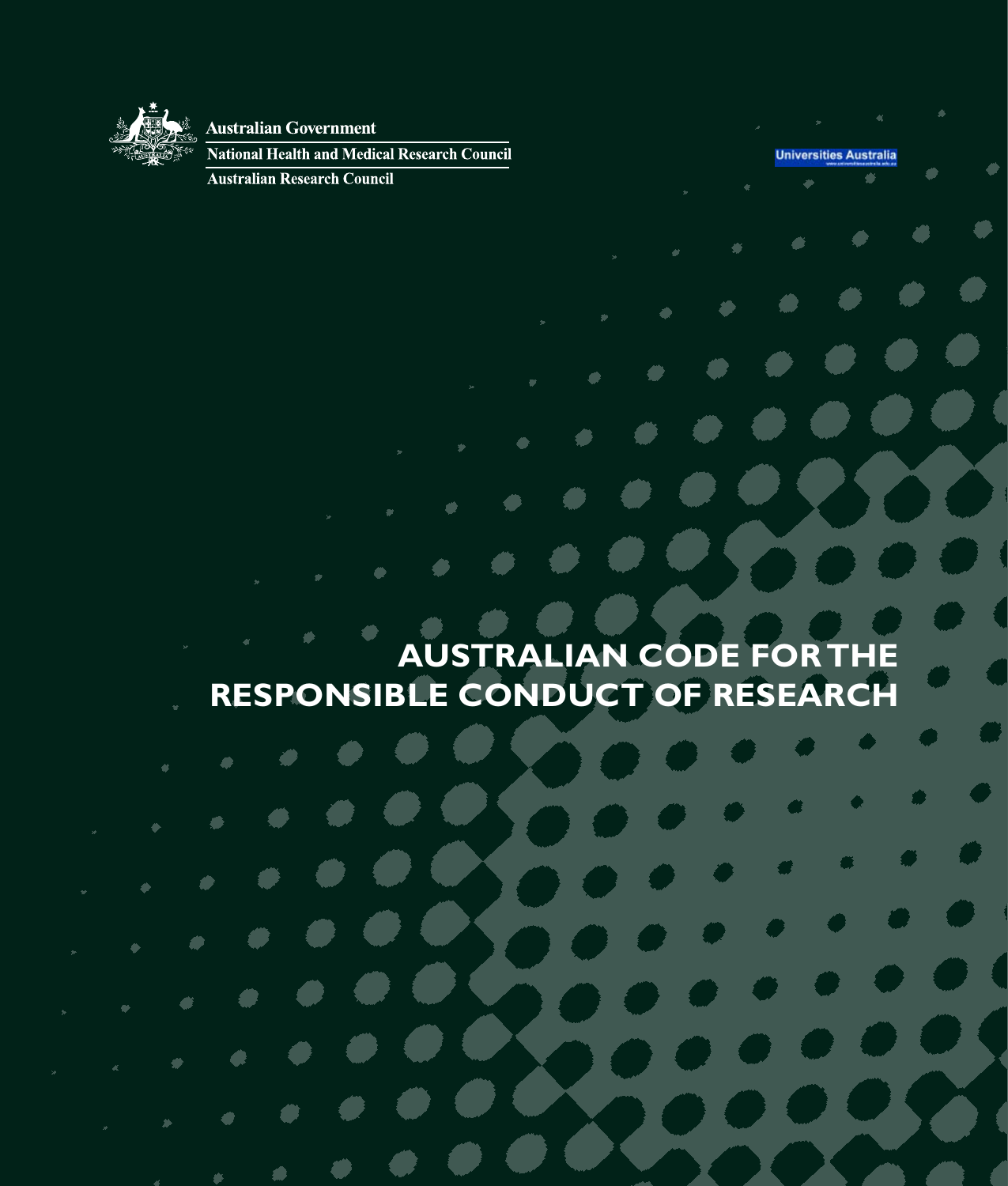

**Australian Government** 

**National Health and Medical Research Council Australian Research Council** 

**Universities Australia** 

REVISION OF THE *JOINT NHMRC/AVCC STATEMENT AND GUIDELINES ON RESEARCH PRACTICE*

# AUSTRALIAN CODE FOR THE RESPONSIBLE CONDUCT OF RESEARCH

[This Code is a living document and will be updated from time to time. Please refer to the NHMRC website at http://www.nhmrc.gov.au/index.htm to download updates for incorporation into this folder.]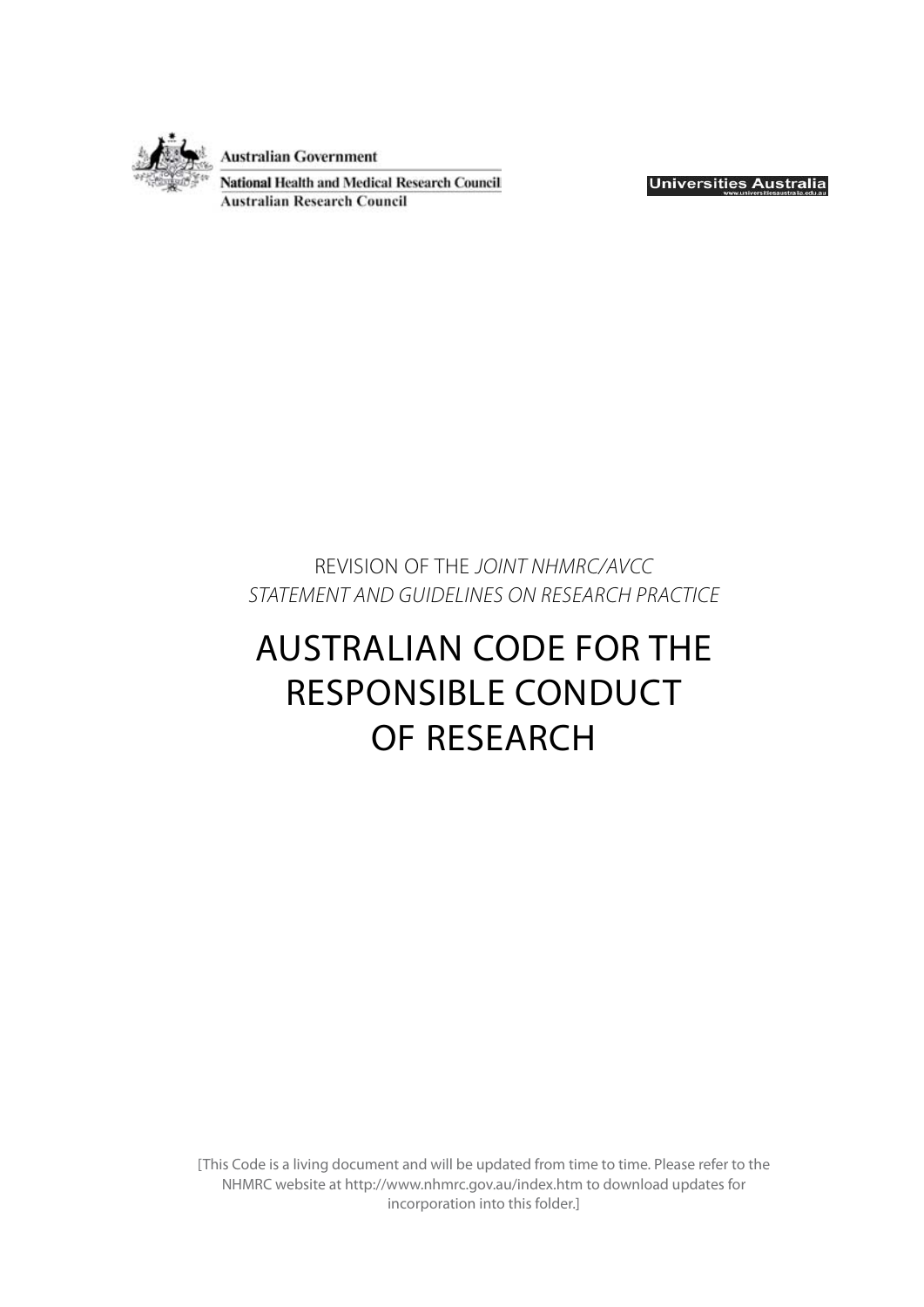#### © Australian Government 2007

#### Paper-based publications

This work is copyright. Apart from any use as permitted under the *Copyright Act 1968*, no part may be reproduced by any process without prior written permission from the Commonwealth available from the Attorney General's Department. Requests and inquiries concerning reproduction and rights should be addressed to the Commonwealth Copyright Administration, Attorney General's Department, Robert Garran Offices, National Circuit, Canberra, ACT, 2600 or posted at: http://www.ag.gov.au/cca.

ISBN print 1864964324

#### © Australian Government 2007

#### Electronic documents

This work is copyright. You may download, display, print and reproduce this material in unaltered form only (retaining this notice) for your personal, non-commercial use or use within your organisation. Apart from any use as permitted under the *Copyright Act 1968*, all other rights are reserved. Requests for further authorisation should be directed to the Commonwealth Copyright Administration, Attorney General's Department, Robert Garran Offices, National Circuit, Canberra, ACT, 2600 or posted at: http://www.ag.gov.au/cca

ISBN online 1864964383

To obtain details regarding National Health and Medical Research publications contact:

Email: nhmrc.publications@nhmrc.gov.au

Phone: toll free 1800 020 103 extension 9520

Internet: http://www.nhmrc.gov.au/

To obtain details regarding Australian Research Council publications contact:

Email: communications@arc.gov.au Phone: +61 2 6287 6716 Internet: http://www.arc.gov.au

To obtain details regarding Universities Australia<sup>1</sup> publications contact:

| Email:    | contact@universitiesaustralia.edu.au    |
|-----------|-----------------------------------------|
| Phone:    | $+61$ 2 6285 8200                       |
| Internet: | http://www.universitiesaustralia.edu.au |

#### Secretariat

| Lorraine Tomlins | March 2004 to June 2005 |
|------------------|-------------------------|
| Rhonda Stilling  | June 2005 to July 2006  |
| Miranda Crean    | July 2006 to March 2007 |
| Robyn Weare      | March 2007 to July 2007 |

#### Technical writing and editing

Biotext Margaret Heaslop and Janet Salisbury

This *Australian Code for the Responsible Conduct of Research* has been jointly issued by the National Health and Medical Research Council, the Australian Research Council and Universities Australia.

<sup>1</sup> Formerly known as the Australian Vice-Chancellors' Committee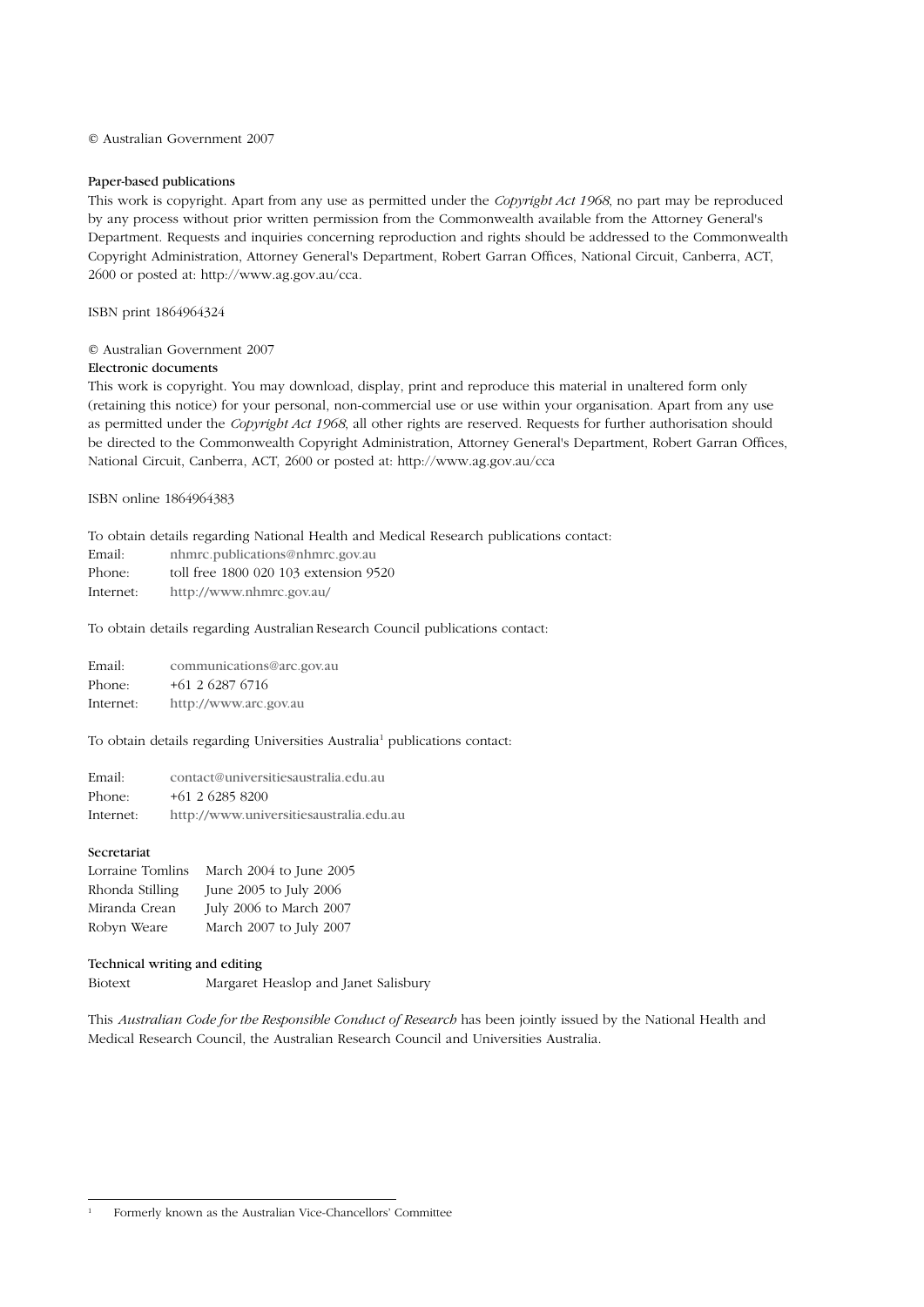# **CONTENTS**

| <b>ABOUT THE CODE</b> |                                                                              | 1            |
|-----------------------|------------------------------------------------------------------------------|--------------|
|                       | Structure of the Code                                                        | $\mathbf{1}$ |
|                       | Development of the Code                                                      | $\mathbf{1}$ |
|                       | Defining research                                                            | $\mathbf{1}$ |
| PART A                | PRINCIPLES AND PRACTICES TO ENCOURAGE RESPONSIBLE<br><b>RESEARCH CONDUCT</b> | 1.1          |
| Section 1             | General principles of responsible research                                   | 1.3          |
|                       | Introduction                                                                 | 1.3          |
|                       | Responsibilities of institutions                                             | 1.3          |
|                       | Responsibilities of researchers                                              | 1.4          |
|                       | Special responsibilities                                                     | 1.5          |
| Section 2             | Management of research data and primary materials                            | 2.1          |
|                       | Introduction                                                                 | 2.1          |
|                       | Responsibilities of institutions                                             | 2.1          |
|                       | Responsibilities of researchers                                              | 2.2          |
| Section 3             | Supervision of research trainees                                             | 3.1          |
|                       | Introduction                                                                 | 3.1          |
|                       | Responsibilities of institutions                                             | 3.1          |
|                       | Responsibilities of researchers and supervisors of research trainees         | 3.1          |
|                       | Responsibilities of research trainees                                        | 3.2          |
| Section 4             | Publication and dissemination of research findings                           | 4.1          |
|                       | Introduction                                                                 | 4.1          |
|                       | Responsibilities of institutions                                             | 4.1          |
|                       | Responsibilities of researchers                                              | 4.2          |
| Section 5             | Authorship                                                                   | 5.1          |
|                       | Introduction                                                                 | 5.1          |
|                       | Responsibilities of institutions                                             | 5.1          |
|                       | Responsibilities of researchers                                              | 5.1          |
| Section 6             | Peer review                                                                  | 6.1          |
|                       | Introduction                                                                 | 6.1          |
|                       | Responsibilities of institutions                                             | 6.1          |
|                       | Responsibilities of peer reviewers                                           | 6.1          |
|                       | Responsibilities of researchers                                              | 6.1          |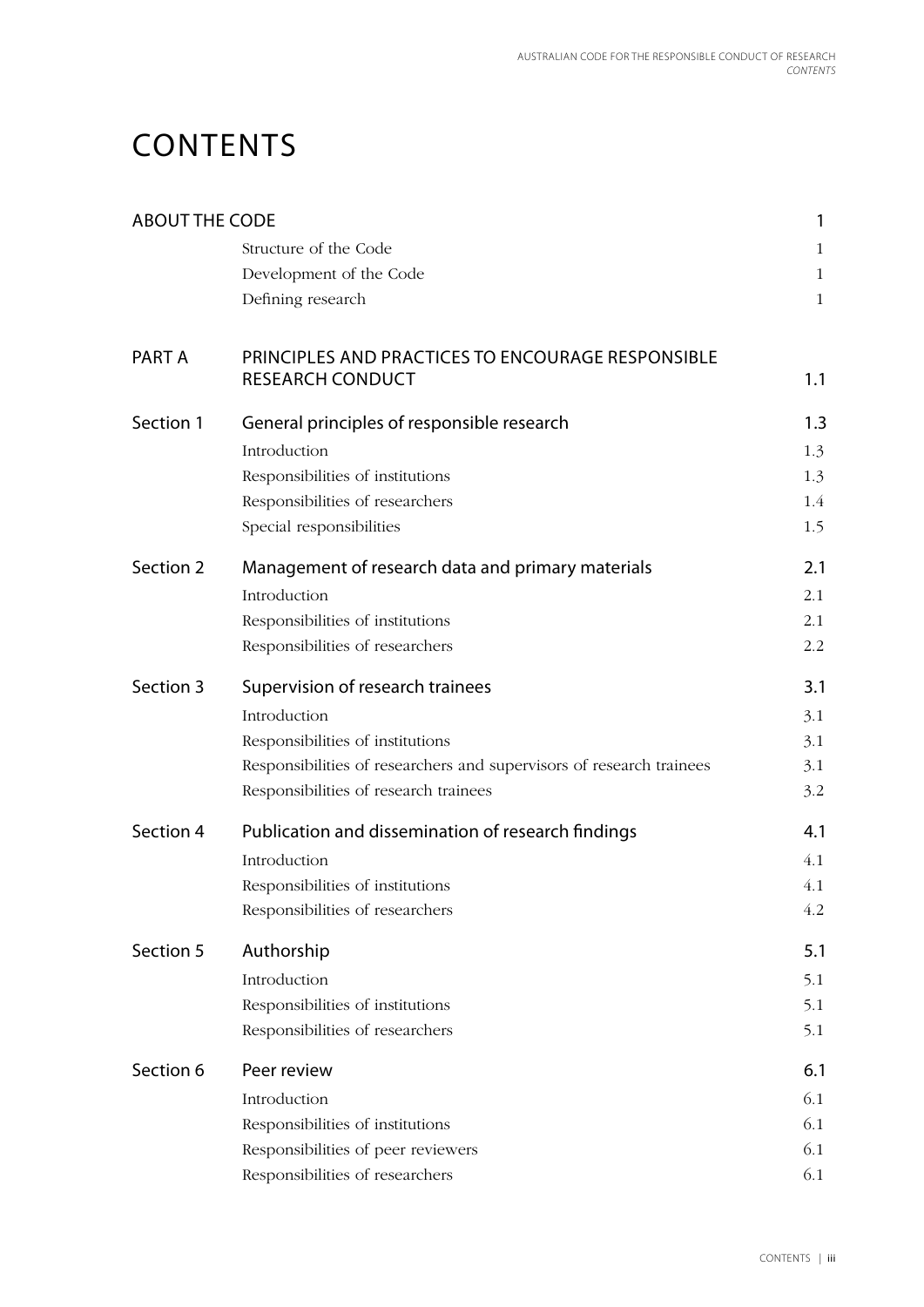| Section 7         | Conflicts of interest                              | 7.1  |
|-------------------|----------------------------------------------------|------|
|                   | Introduction                                       | 7.1  |
|                   | Responsibilities of institutions                   | 7.1  |
|                   | Responsibilities of researchers                    | 7.2  |
| Section 8         | Collaborative research across institutions         | 8.1  |
|                   | Introduction                                       | 8.1  |
|                   | Responsibilities of institutions                   | 8.1  |
|                   | Responsibilities of researchers                    | 8.2  |
|                   |                                                    |      |
| <b>PART B</b>     | BREACHES OF THE CODE, RESEARCH MISCONDUCT, AND THE |      |
|                   | <b>FRAMEWORK FOR RESOLVING ALLEGATIONS</b>         | 9.1  |
| Section 9         | Breaches of the Code and misconduct in research    | 9.3  |
| Section 10        | Concepts and definitions                           | 10.1 |
|                   |                                                    |      |
| Section 11        | Responsibilities                                   | 11.1 |
| Section 12        | The framework for resolving allegations            | 12.1 |
|                   |                                                    |      |
| <b>APPENDICES</b> |                                                    |      |
| Appendix 1        | Process report                                     | A1.1 |
|                   |                                                    |      |
| Appendix 2        | Joint Working Group membership                     | A2.1 |
| Appendix 3        | References                                         | A3.1 |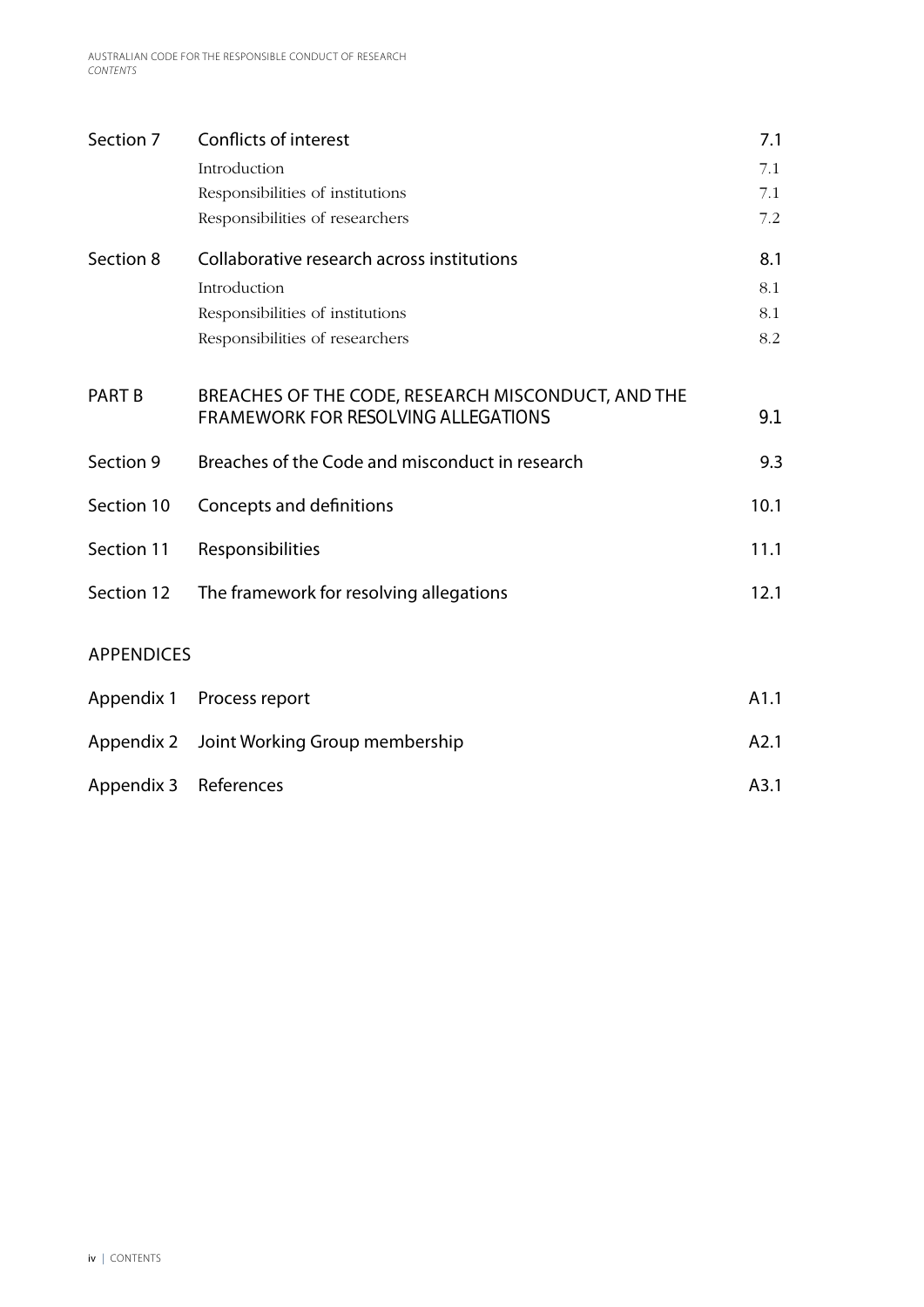# About the Code

The purpose of the *Australian Code for the Responsible Conduct of Research* (the Code) is to guide institutions and researchers in responsible research practices. In describing good practice, this Code promotes integrity in research for researchers and explains what is expected of researchers by the community. In providing advice on how to manage departures from best practice, this Code assists researchers, administrators and the community in this important matter.

## Structure of the Code

This Code consists of two main parts:

- Part A describes the principles and practices for encouraging the responsible conduct of research, for institutions and researchers.
- Part B provides a framework for resolving allegations of breaches of this Code and research misconduct, addressing the responsibilities of both institutions and researchers.

## Development of the Code

This Code has been jointly developed by the National Health and Medical Research Council, the Australian Research Council and Universities Australia, and has broad relevance across all research disciplines. This Code replaces the *Joint NHMRC/AVCC Statement and Guidelines on Research Practice* (1997).

This Code is a guide for responsible research conduct in Australia, providing a basic reference for the development of appropriate policies and procedures. It is written specifically for universities and other public sector research institutions. Compliance with this Code is a prerequisite for receipt of National Health and Medical Research Council and Australian Research Council funding.

This Code is a reference for people outside the research community who require information on the standards expected in the responsible conduct of research within Australia.

This Code does not incorporate all the laws, regulations, guidelines and other codes of practice that apply to the conduct of research within Australia. Key guidelines that should be read in conjunction with this Code are listed in Appendix 3.

## Defining research

The meaning of 'research', as used in this Code, is original investigation undertaken to gain knowledge, understanding and insight. It is a broad concept and there is no simple, single way to define research for all disciplines.

A definition of research based on the *Research Assessment Exercise* for universities in the United Kingdom is provided in Box A.1. This definition has been used successfully for many years, and is useful for illustrating what the term 'research' can cover.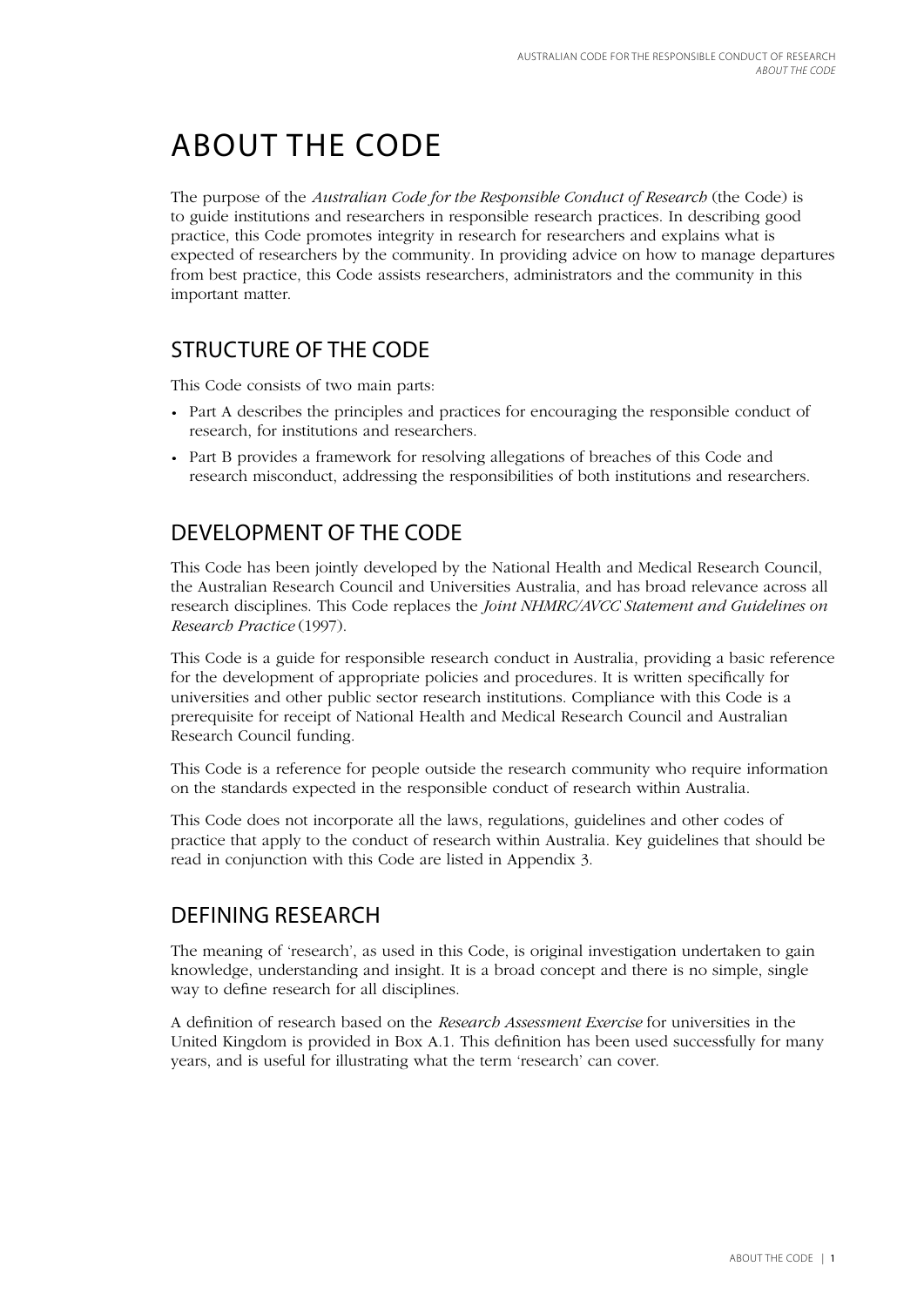#### Box A.1 Definition of research used in the United Kingdom Research Assessment Exercise

Research is defined as that which:

'… includes work of direct relevance to the needs of commerce, industry, and to the public and voluntary sectors; scholarship; the invention and generation of ideas, images, performances, artefacts including design, where these lead to new or substantially improved insights; and the use of existing knowledge in experimental development to produce new or substantially improved materials, devices, products and processes, including design and construction.

It excludes routine testing and routine analysis of materials, components and processes such as for the maintenance of national standards, as distinct from the development of new analytical techniques. It also excludes the development of teaching materials that do not embody original research.'2

Here the term 'scholarship' has the particular meaning:

'... the creation, development and maintenance of the intellectual infrastructure of subjects and disciplines, in forms such as dictionaries, scholarly editions, catalogues and contributions to major research databases.'

<sup>2</sup> RAE (2005). *RAE 2008 Research Assessment Exercise: Guidance on Submissions*, RAE 03/2005. See Annex B 'Definition of research for the RAE'. http://www.rae.ac.uk/pubs/2005/03/rae0305.pdf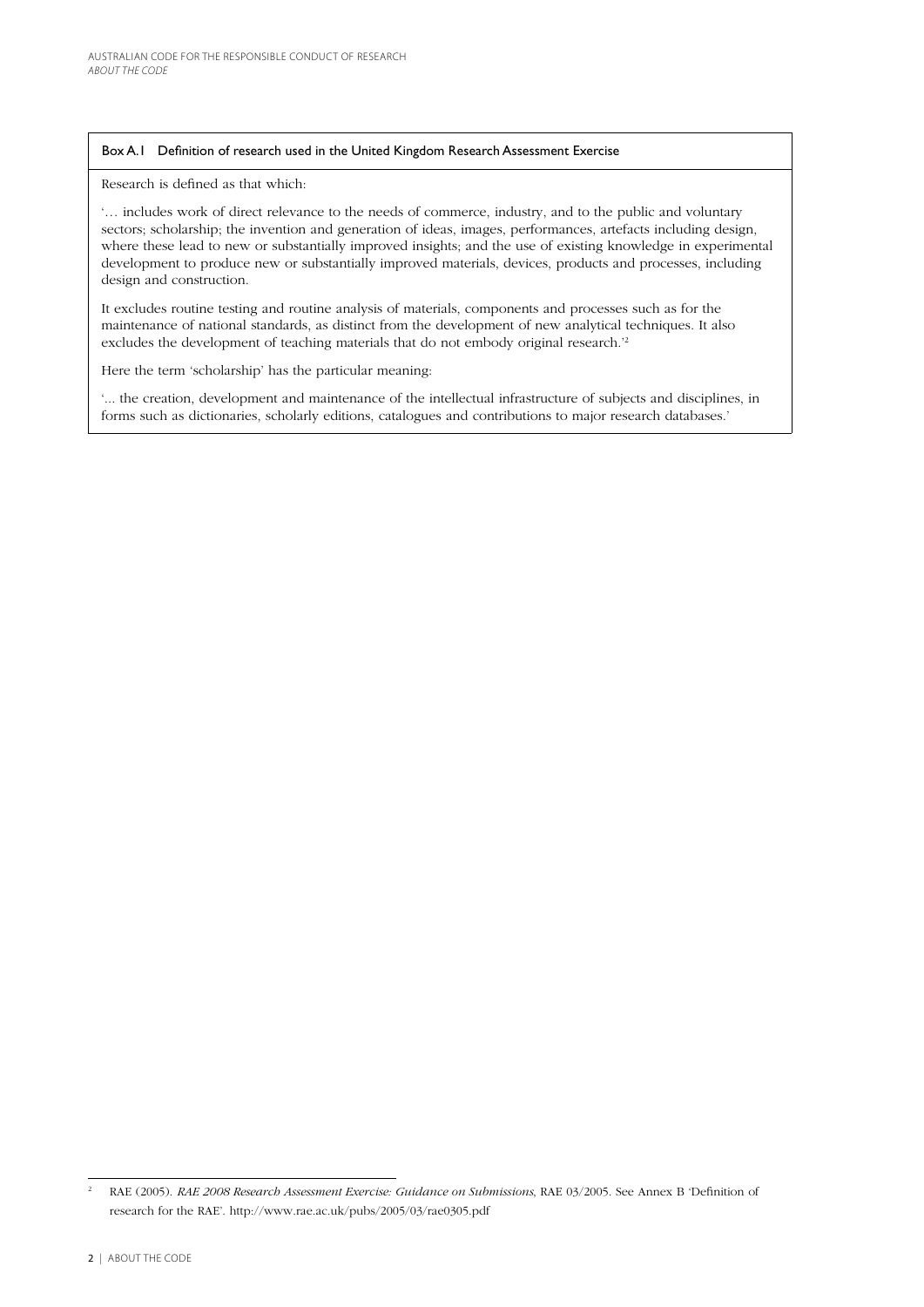## PART A

## PRINCIPLES AND PRACTICES TO ENCOURAGE RESPONSIBLE RESEARCH CONDUCT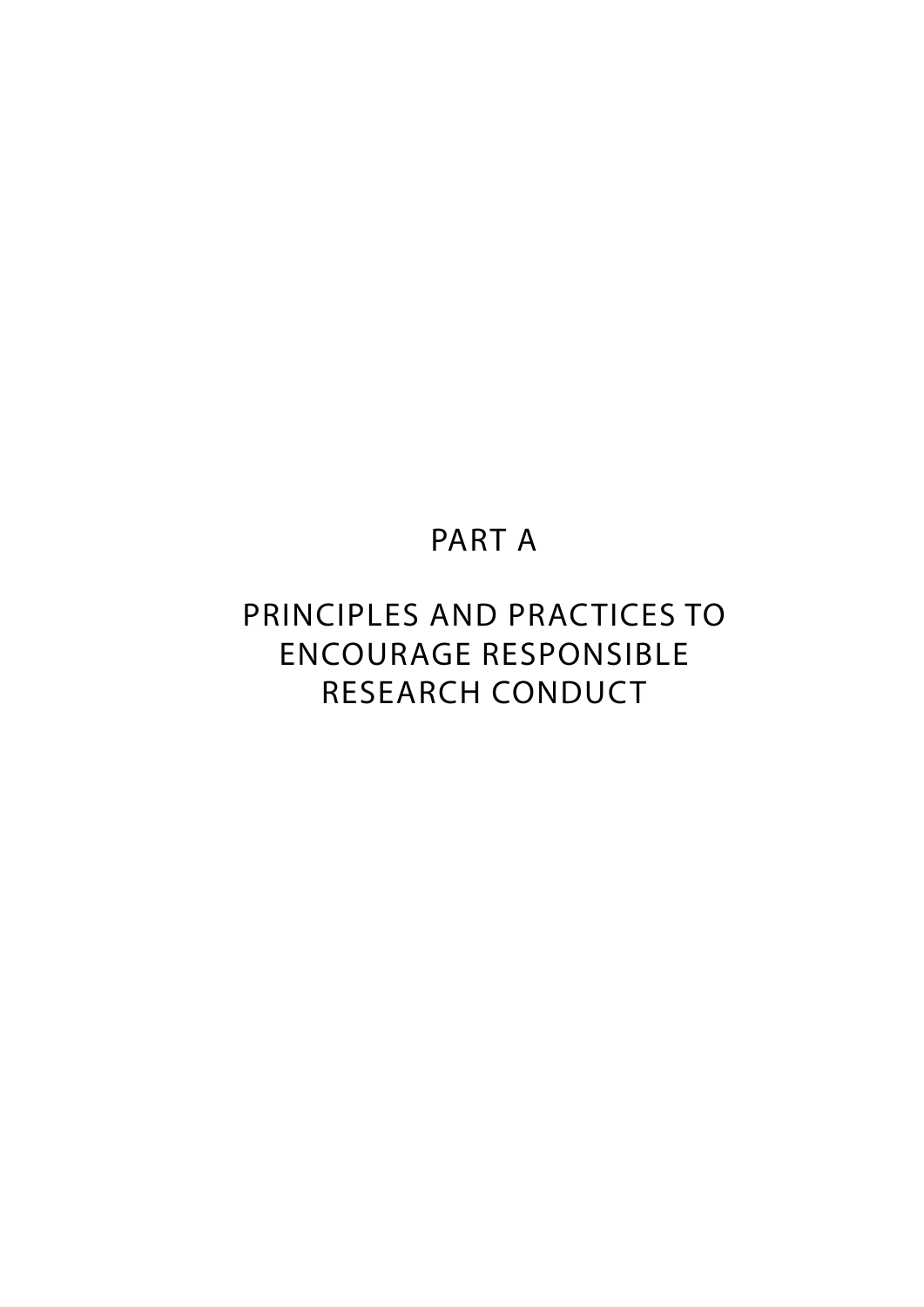## 1 General principles of responsible **RESEARCH**

## Introduction

Responsible research is encouraged and guided by the research culture of the organisation. A strong research culture will demonstrate:

- honesty and integrity
- respect for human research participants, animals and the environment
- good stewardship of public resources used to conduct research
- appropriate acknowledgment of the role of others in research
- responsible communication of research results.

This section discusses the responsibilities of institutions and researchers to maintain an environment that fosters responsible research.

## Responsibilities of institutions

### 1.1 Promote the responsible conduct of research

Institutions are expected to:

- promote awareness of all guidelines and legislation relating to the conduct of research
- provide documents setting out clearly the policies and procedures based on this Code
- actively encourage mutual cooperation with open exchange of ideas between peers, and respect for freedom of expression and inquiry
- maintain a climate in which responsible and ethical behavior in research is expected.

### 1.2 Establish good governance and management practices

Good institutional governance and management practices encourage responsible conduct by researchers. Such practices promote quality in research, enhance the reputation of the institution and its researchers, and minimise the risk of harm for all involved.

- 1.2.1 Each institution should provide an appropriate research governance framework through which research is assessed for quality, safety, privacy, risk management, financial management and ethical acceptability. The framework should specify the roles, responsibilities and accountabilities of all those who play a part in research.
- 1.2.2 The research governance framework should demand compliance with laws, regulations, guidelines and codes of practice governing the conduct of research in Australia (see Appendix 3). Common law obligations also arise from the relationships between institutions, researchers and participants, while contractual arrangements may impose further obligations.
- 1.2.3 Each institution must ensure the availability of the documents that help guide good research governance, conduct and management.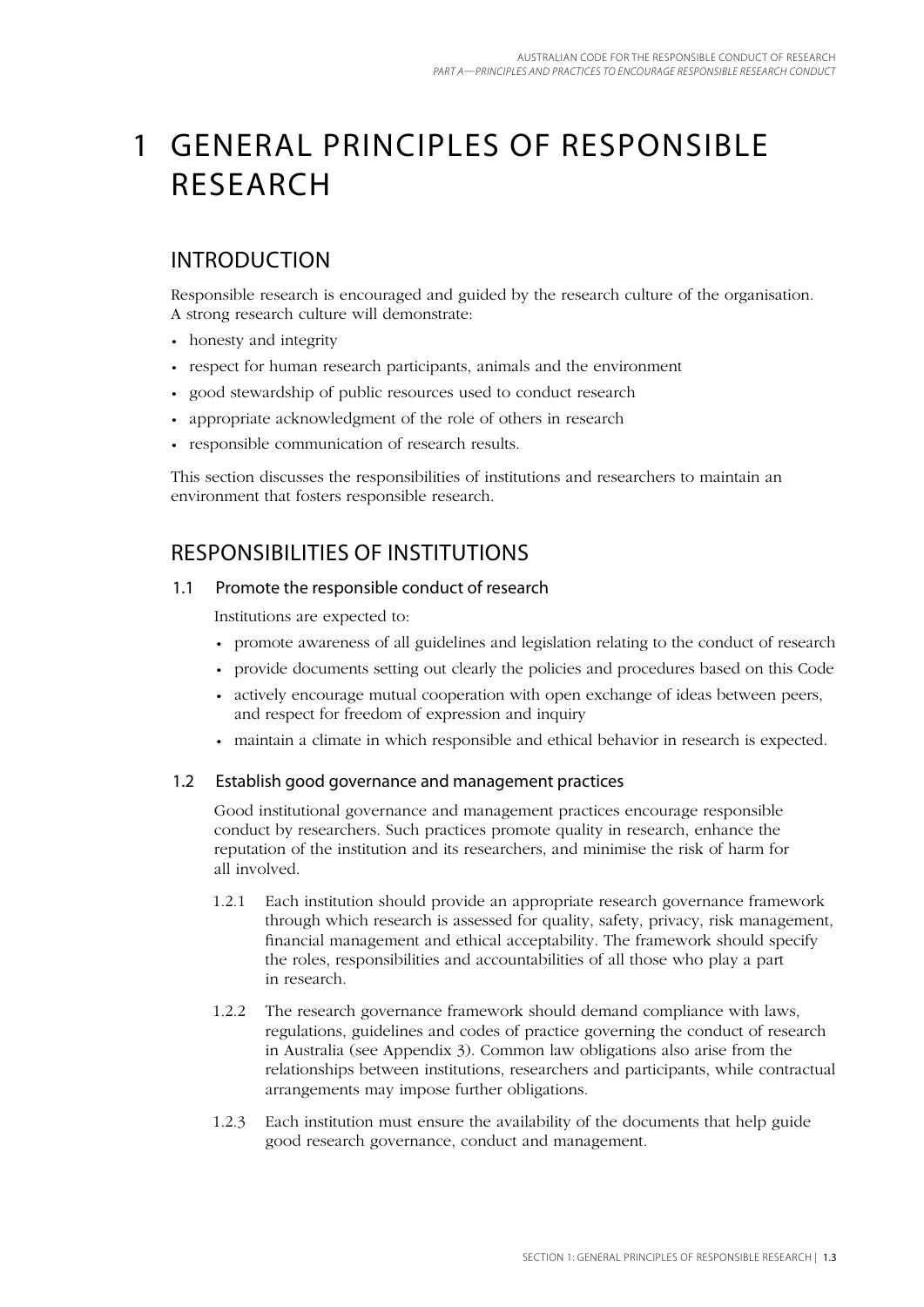- 1.2.4 There must be a clear policy on collaborative research projects with other organisations, which requires arrangements to be agreed before a project begins. As a minimum, these arrangements should cover financial management, intellectual property, authorship and publication, consultancies, secondments, ethics approval, and ownership of equipment and data.
- 1.2.5 Each institution must have a well-defined process for receiving and managing allegations of research misconduct.
- 1.2.6 There must be a process for regular monitoring of the institution's performance with regard to these guidelines.

### 1.3 Train staff

It is important that institutions provide induction, formal training and continuing education for all research staff, including research trainees. Training should cover research methods, ethics, confidentiality, data storage and records retention, as well as regulation and governance. Training should also cover the institution's policies regarding responsible research conduct, all aspects of this Code, and other sources of guidance that are available. Institutions may make arrangements for joint induction and training with other institutions.

#### 1.4 Promote mentoring

Institutions should promote effective mentoring and supervision of researchers and research trainees. This includes advising on research ethics, research design and methods, and the responsible conduct of research.

#### 1.5 Ensure a safe research environment

Each institution must ensure a safe working environment in which to conduct each research project.

## Responsibilities of researchers

### 1.6 Maintain high standards of responsible research

Researchers must foster and maintain a research environment of intellectual honesty and integrity, and scholarly and scientific rigour. Researchers must:

- respect the truth and the rights of those affected by their research
- manage conflicts of interest so that ambition and personal advantage do not compromise ethical or scholarly considerations
- adopt methods appropriate for achieving the aims of each research proposal
- follow proper practices for safety and security
- cite awards, degrees conferred and research publications accurately, including the status of any publication, such as under review or in press
- promote adoption of this Code and avoid departures from the responsible conduct of research
- conform to the policies adopted by their institutions and bodies funding the research.

### 1.7 Report research responsibly

Researchers should ensure that research findings are disseminated responsibly.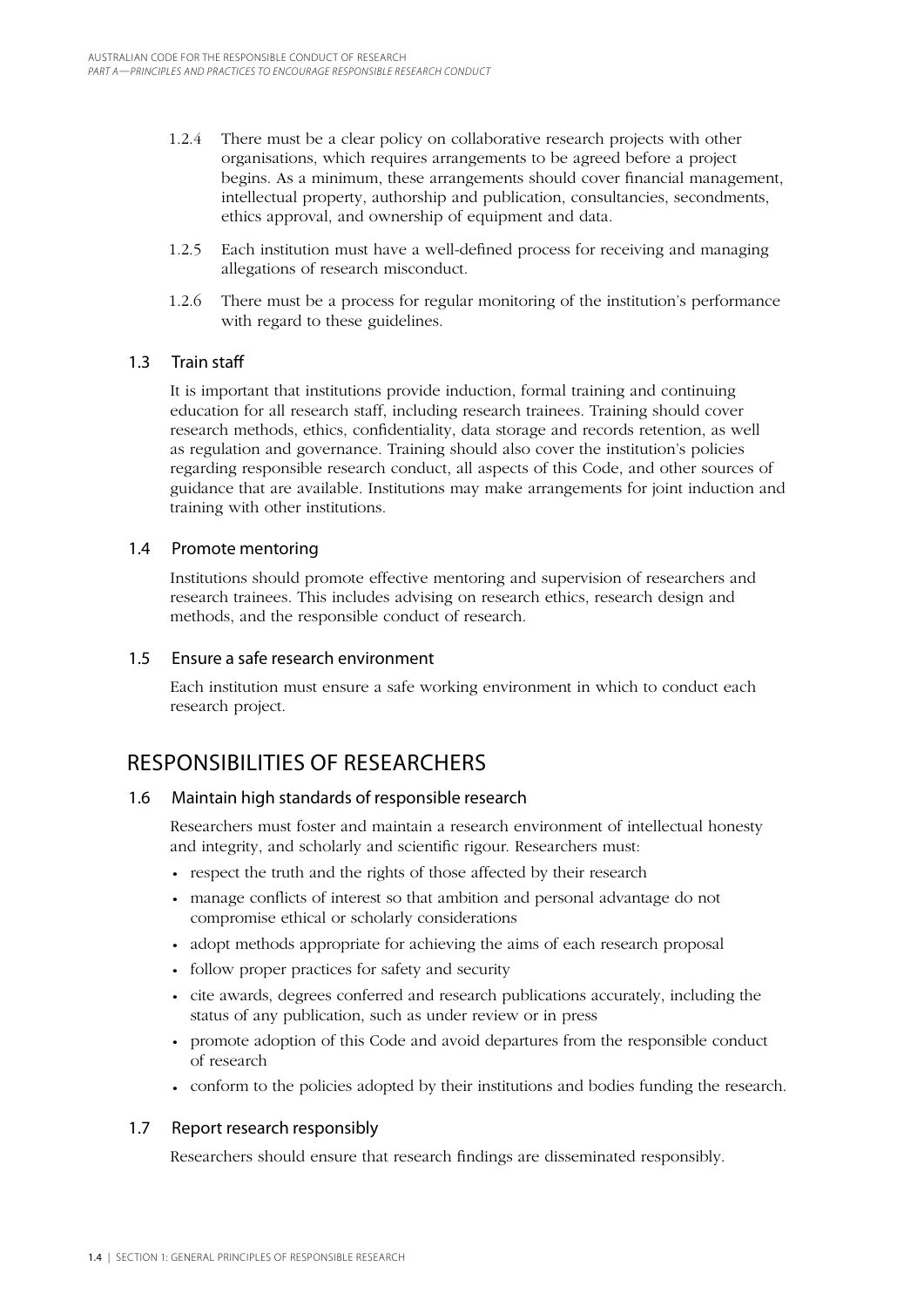#### 1.8 Respect research participants

Researchers must comply with ethical principles of integrity, respect for persons, justice and beneficence.

Written approval from appropriate ethics committees, safety and other regulatory bodies must be obtained when required.

The *National Statement on Ethical Conduct in Human Research and Values and Ethics — Guidelines for Ethical Conduct in Aboriginal and Torres Strait Islander Health Research* (or any replacement documents) sets out principles for protecting human participants in research (see Appendix 3).

#### 1.9 Respect animals used in research

Researchers must respect the animals they use in research, in accordance with the *Australian Code of Practice for the Care and Use of Animals for Scientific Purposes* (see Appendix 3).

#### 1.10 Respect the environment

Researchers should conduct their research so as to minimise adverse effects on the wider community and the environment.

#### 1.11 Report research misconduct

A researcher who considers that research misconduct may have occurred must act in a timely manner, having regard to the institution's policies.

### SPECIAL RESPONSIBILITIES

#### 1.12 Aboriginal and Torres Strait Islander peoples

It is acknowledged that research with Aboriginal and Torres Strait Islander peoples spans many methodologies and disciplines. There are wide variations in the ways in which Aboriginal and Torres Strait Islander individuals, communities or groups are involved in, or affected by, research to which this Code applies.

This Code should be read in conjunction with *Values and Ethics: Guidelines for Ethical Conduct in Aboriginal and Torres Strait Islander Health Research* (NHMRC 2003) and the *Guidelines for Ethical Research in Indigenous Studies* (Australian Institute of Aboriginal and Torres Strait Islander Studies 2002).

### 1.13 Consumer and community participation in research

Appropriate consumer involvement in research should be encouraged and facilitated by research institutions and researchers. This Code should be read in conjunction with the *Statement on Consumer and Community Participation in Health and Medical Research* (NHMRC and Consumers' Health Forum of Australia Inc, 2002).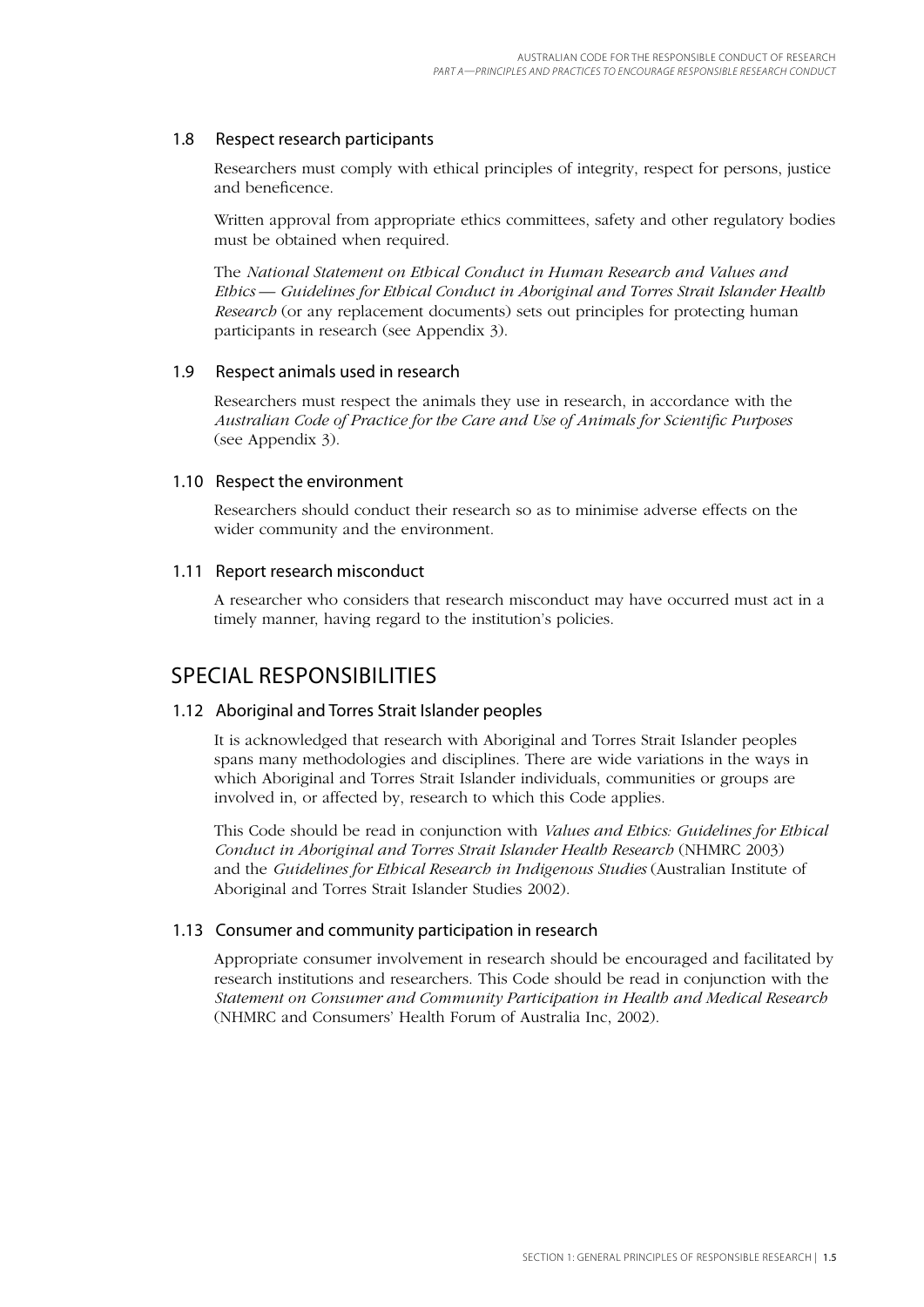## 2 Management of research data and primary materials

## **INTRODUCTION**

Policies are required that address the ownership of research materials and data, their storage, their retention beyond the end of the project, and appropriate access to them by the research community.

The responsible conduct of research includes the proper management and retention of the research data. Retaining the research data is important because it may be all that remains of the research work at the end of the project. While it may not be practical to keep all the primary material (such as ore, biological material, questionnaires or recordings), durable records derived from them (such as assays, test results, transcripts, and laboratory and field notes) must be retained and accessible.

The researcher must decide which data and materials should be retained, although in some cases this is determined by law, funding agency, publisher or by convention in the discipline. The central aim is that sufficient materials and data are retained to justify the outcomes of the research and to defend them if they are challenged. The potential value of the material for further research should also be considered, particularly where the research would be difficult or impossible to repeat.

### Responsibilities of institutions

### 2.1 Retain research data and primary materials

Each institution must have a policy on the retention of materials and research data. It is important that institutions acknowledge their continuing role in the management of research material and data. The institutional policy must be consistent with practices in the discipline, relevant legislation, codes and guidelines.

- 2.1.1 In general, the minimum recommended period for retention of research data is 5 years from the date of publication. However, in any particular case, the period for which data should be retained should be determined by the specific type of research. For example:
	- for short-term research projects that are for assessment purposes only, such as research projects completed by students, retaining research data for 12 months after the completion of the project may be sufficient
	- for most clinical trials, retaining research data for 15 years or more may be necessary
	- for areas such as gene therapy, research data must be retained permanently (eg patient records)
	- if the work has community or heritage value, research data should be kept permanently at this stage, preferably within a national collection.
- 2.1.2 A policy is required that covers the secure and safe disposal of research data and primary materials when the specified period of retention has finished.

### 2.2 Provide secure research data storage and record-keeping facilities

Institutions must provide facilities for the safe and secure storage of research data and for maintaining records of where research data are stored.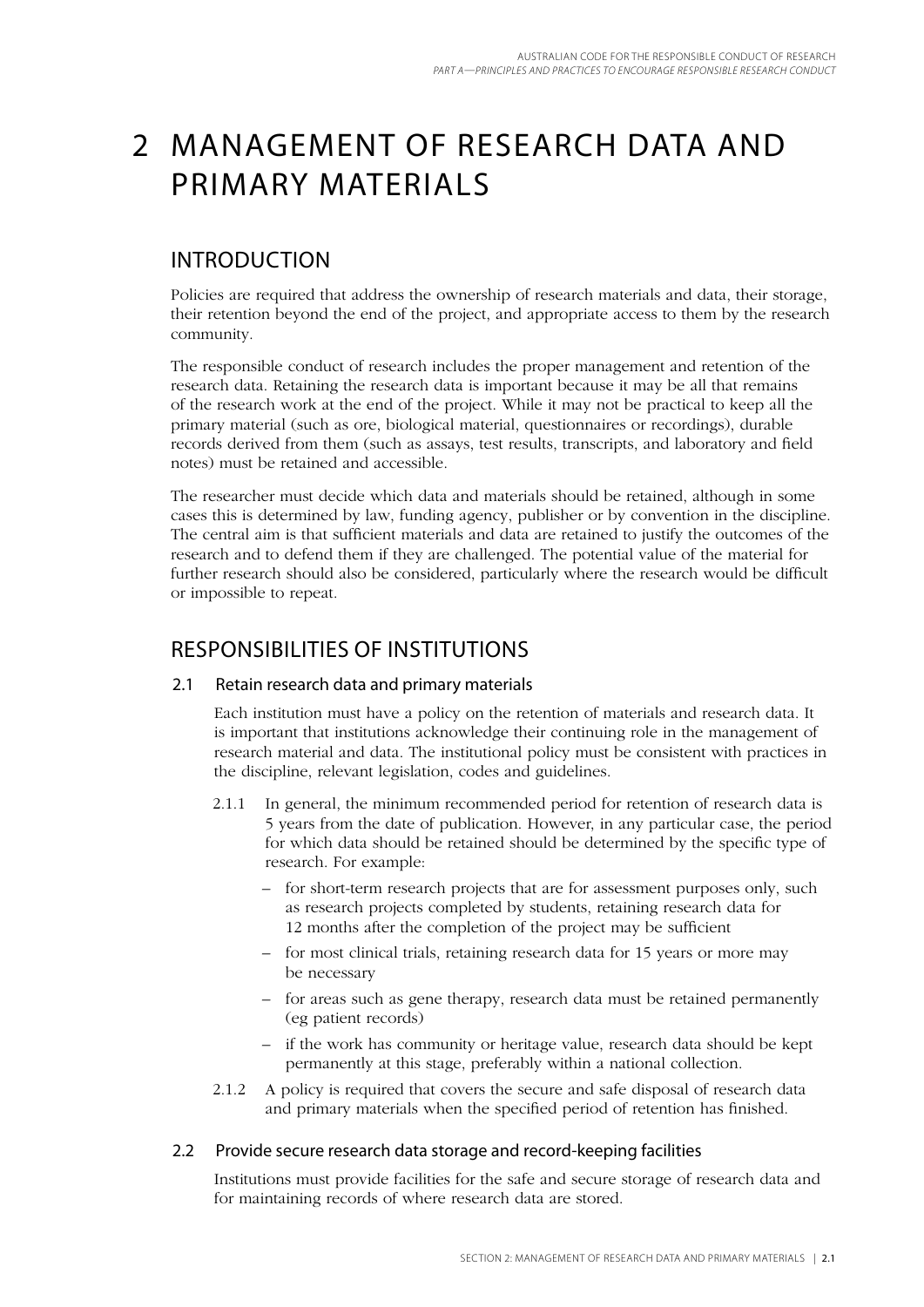- 2.2.1 There must be a policy on research data ownership and storage. This policy must cover all situations that arise in research, including when researchers move between institutions or employers and when data are held outside Australia. Agreements covering ownership and storage of research data should be reviewed whenever there is movement or departure of research staff.
- 2.2.2 Wherever possible and appropriate, research data should be held in the researcher's department or other appropriate institutional repository, although researchers should be permitted to hold copies of the research data for their own use. Arrangements for material held in other locations should be documented.
- 2.2.3 In projects that span several institutions, an agreement should be developed at the outset covering the storage of research data and primary materials within each institution.
- 2.2.4 Research data and primary materials must be stored in the safe and secure storage provided.

### 2.3 Identify ownership of research data and primary materials

Each institution must have a policy on the ownership of research materials and data during and following the research project. The ownership may also be influenced by the funding arrangements for the project. As a general rule, the most satisfactory arrangement will be that the materials and data retained at the end of a project are the property of the institution that hosted the project, another institution with an interest in the research, or a central repository.

### 2.4 Ensure security and confidentiality of research data and primary materials

Each institution must have a policy on the ownership of, and access to, databases and archives that is consistent with confidentiality requirements, legislation, privacy rules and other guidelines.

- 2.4.1 The policy must guide researchers in the management of research data and primary materials, including storage, access, ownership and confidentiality.
- 2.4.2 The processes must ensure that researchers are informed of relevant confidentiality agreements and restrictions on the use of research data.
- 2.4.3 Computing systems must be secure, and information technology personnel must understand their responsibilities for network security and access control.
- 2.4.4 Those holding primary material, including electronic material, must understand their responsibilities for security and access.

## Responsibilities of researchers

### 2.5 Retain research data and primary materials

When considering how long research data and primary materials are to be retained, the researcher must take account of professional standards, legal requirements and contractual arrangements.

2.5.1 Researchers should retain research data and primary materials for sufficient time to allow reference to them by other researchers and interested parties. For published research data, this may be for as long as interest and discussion persist following publication.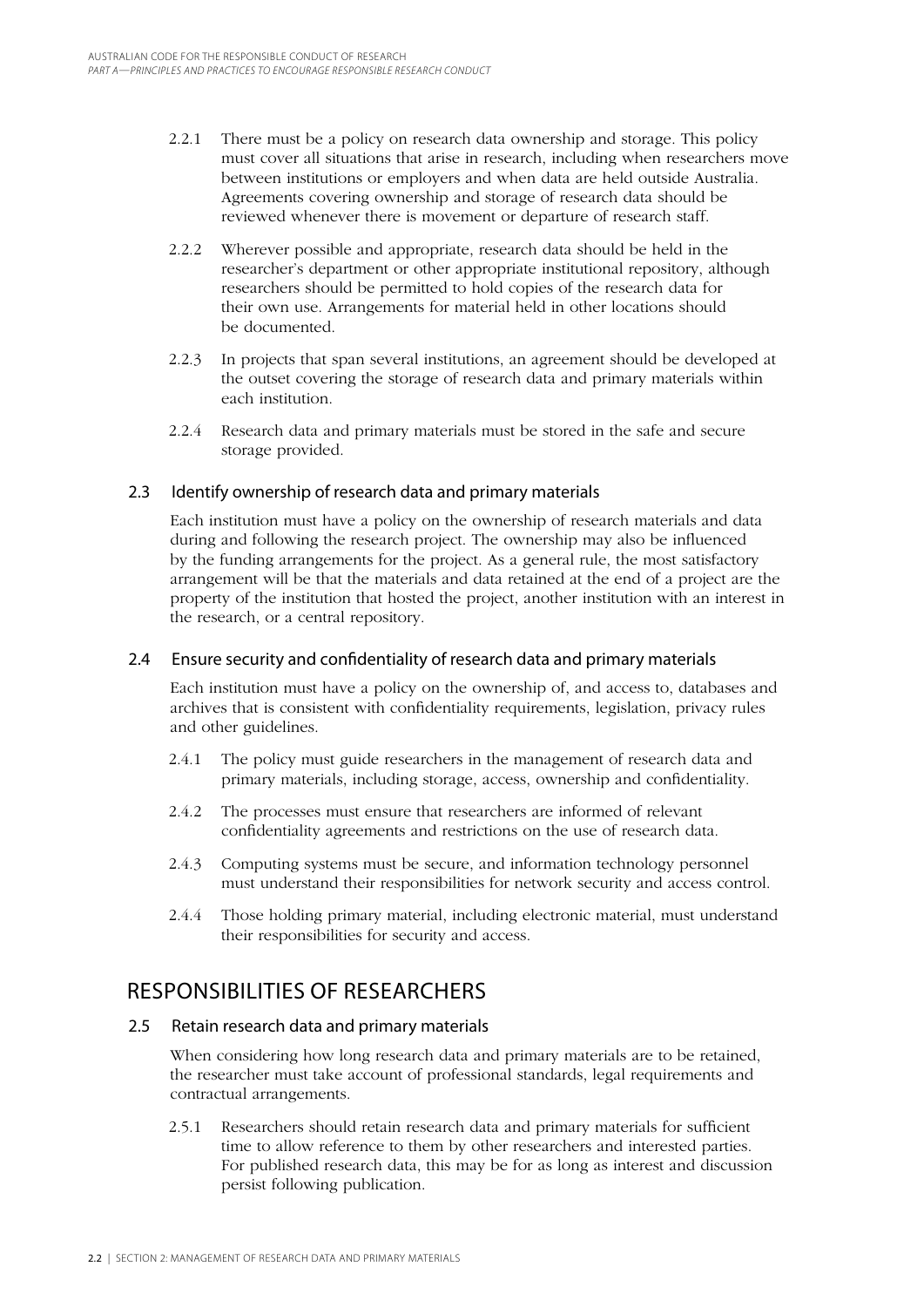- 2.5.2 Research data should be made available for use by other researchers unless this is prevented by ethical, privacy or confidentiality matters.
- 2.5.3 Research data should be retained for at least the minimum period specified in the institutional policy.
- 2.5.4 If the results from research are challenged, all relevant data and materials must be retained until the matter is resolved. Research records that may be relevant to allegations of research misconduct must not be destroyed.
- 2.5.5 The institutional policy on the secure and safe disposal of primary materials and research data must be followed.

#### 2.6 Manage storage of research data and primary materials

Researchers must manage research data and primary materials in accordance with the policy of the institution. To achieve this, researchers must:

- 2.6.1 Keep clear and accurate records of the research methods and data sources, including any approvals granted, during and after the research process.
- 2.6.2 Ensure that research data and primary materials are kept in safe and secure storage provided, even when not in current use.
- 2.6.3 Provide the same level of care and protection to primary research records, such as laboratory notebooks, as to the analysed research data.
- 2.6.4 Retain research data, including electronic data, in a durable, indexed and retrievable form.
- 2.6.5 Maintain a catalogue of research data in an accessible form.
- 2.6.6 Manage research data and primary materials according to ethical protocols and relevant legislation.

#### 2.7 Maintain confidentiality of research data and primary materials

Researchers given access to confidential information must maintain that confidentiality. Primary materials and confidential research data must be kept in secure storage. Confidential information must only be used in ways agreed with those who provided it. Particular care must be exercised when confidential data are made available for discussion.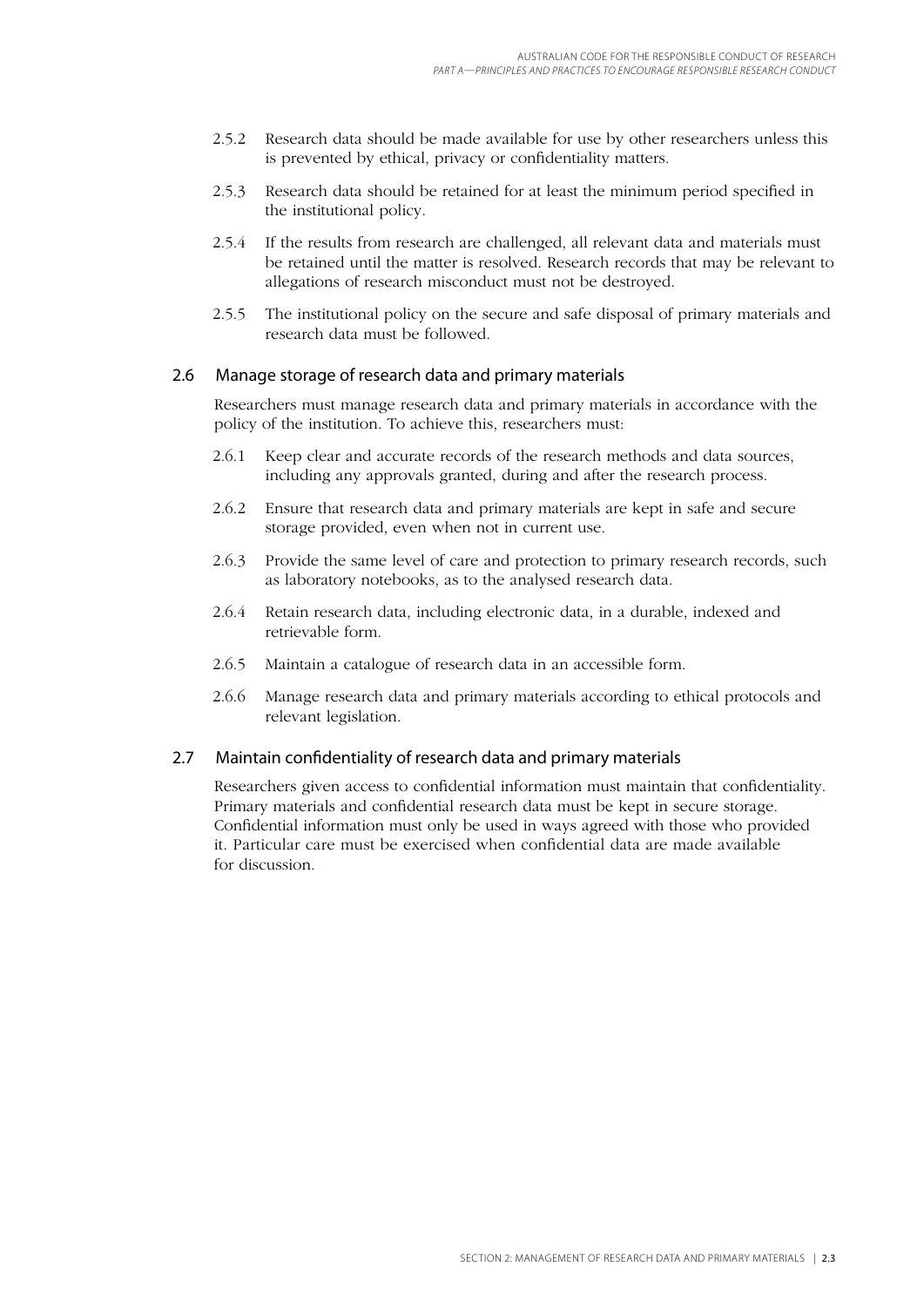# 3 Supervision of research trainees

### **INTRODUCTION**

All research trainees must receive training on research ethics, this Code and the research policies of the institution concerned. This should have high priority for completion early in their careers. Researchers and supervisors must ensure that the role model they provide to junior colleagues is positive and conducive to a research culture of excellence, integrity, professionalism and mutual respect.

In return, research trainees must understand that in undertaking research they are joining an endeavour that requires dedication and accountability. Thus, research trainees also have responsibilities under this section.

## Responsibilities of institutions

### 3.1 Set standards for supervision and mentorship

Institutions must ensure that each research trainee, whether part of the institution or from elsewhere, has an appropriately qualified and trained supervisor. It follows that the ratio of research trainees to supervisors must be low enough for effective intellectual interaction.

### 3.2 Induct research trainees

Institutions must ensure that research trainees understand the importance of responsible research conduct.

- 3.2.1 Each institution must provide induction and training for all research trainees. This training should cover research ethics, occupational health and safety, and environmental protection, as well as technical matters appropriate to the discipline.
- 3.2.2 The institution must maintain the ready availability of key documents on the responsible conduct of research, including this Code, institutional guidelines on the conduct of research, requirements for research involving humans and animals, privacy and confidentiality, and the institution's mechanisms for dispute resolution.

## Responsibilities of researchers and supervisors of research trainees

#### 3.3 Ensure training

Supervisors of research trainees should ensure that training starts as soon as possible in the career of a researcher. Training should encompass discipline-based research methods and other relevant skills, such as the ability to interact with industry and to work with diverse communities.

### 3.4 Mentor and provide support

The research supervisor should guide the professional development of research trainees. This involves providing guidance in all matters relating to research conduct and overseeing all stages of the research process, including identifying the research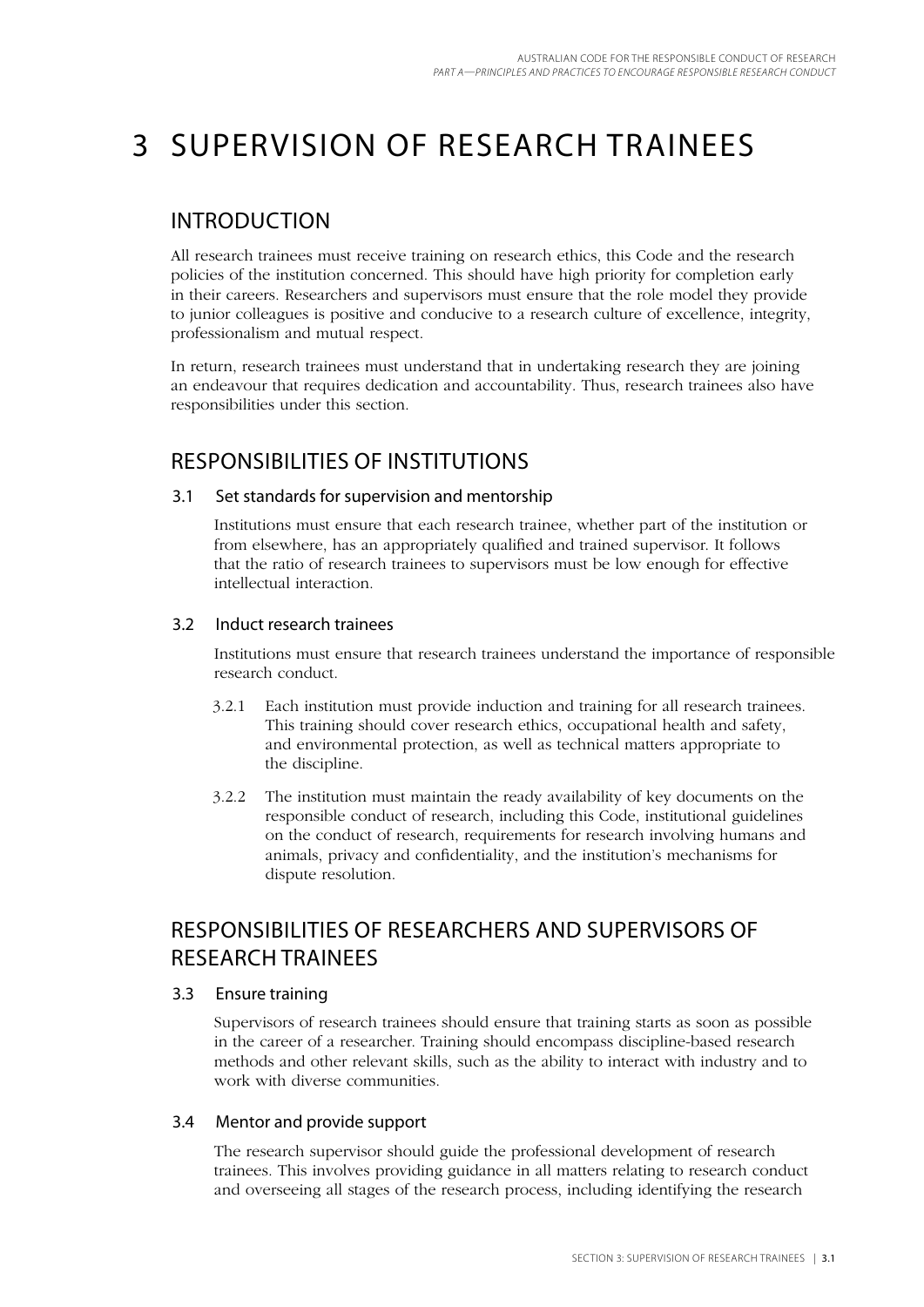objectives and approach, obtaining ethics and other approvals, obtaining funding, conducting the research, and reporting the research outcomes in appropriate forums and media.

#### 3.5 Ensure valid and accurate research

Supervision includes oversight of the research outcomes from those under supervision. A supervisor must be satisfied that the research methods and outcomes of researchers and research trainees under their supervision are appropriate and valid.

#### 3.6 Ensure appropriate attribution

Researchers and supervisors must ensure that research trainees receive appropriate credit for their work.

### Responsibilities of research trainees

### 3.7 Seek guidance

A research trainee must demonstrate a professional attitude towards the research. Frequent sessions with the supervisor are important, requiring the cooperation of both parties. The trainee should not wait until approached by the supervisor but should play an active part in maintaining an appropriate schedule of meetings.

### 3.8 Undertake induction and training

A research trainee should complete all induction and training courses as soon as practical after starting research in an institution.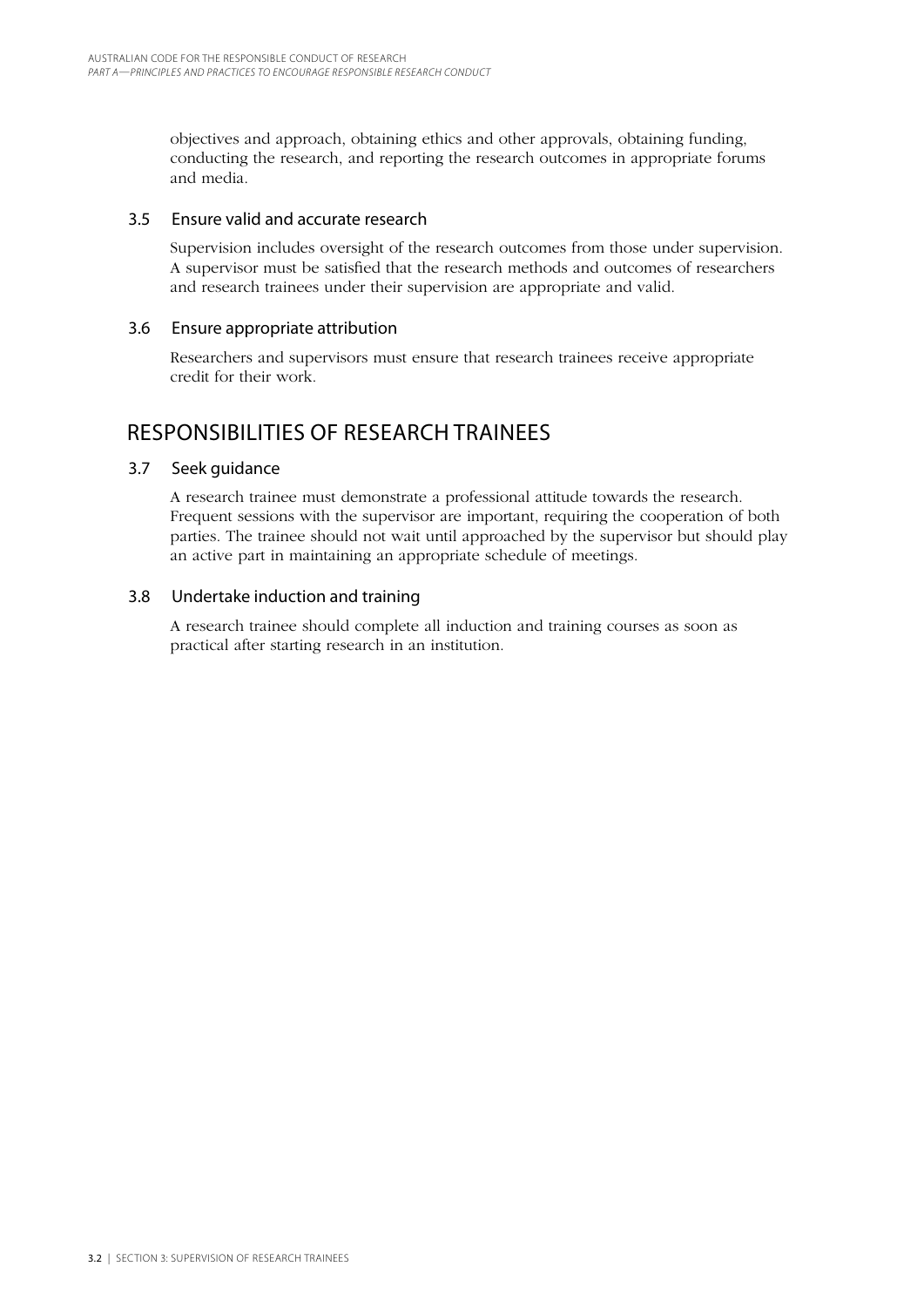## 4 Publication and dissemination of research findings

## Introduction

Dissemination of research findings is an important part of the research process, passing on the benefits to other researchers, professional practitioners and the wider community. Research activities supported by public funding are rarely complete until the results have been made widely available. However, research is expensive and often cannot be undertaken without the support of commercial sponsors, who seek rewards in the form of rights to commercial exploitation of the research outcomes. In such cases, sponsors may seek to delay or otherwise restrict the release of research results. In publications and dissemination in such instances, the general principles of responsible research set out in Section 1 of this Code apply.

There are many ways of disseminating research findings. Formal publication of the results of research will usually take place in academic journals or books, but this is not always the case. This section of the Code applies to all forms of dissemination, including non-refereed publications, such as web pages, and other media such as exhibitions or films, as well as professional and institutional repositories.

This section should be read in conjunction with Sections 5 (Authorship) and 6 (Peer review).

## Responsibilities of institutions

### 4.1 Promote responsible publication and dissemination of research findings

Institutions must promote an environment of honesty, integrity, accuracy and responsibility in the dissemination of research findings.

### 4.2 Protect confidentiality and manage intellectual property

- 4.2.1 Institutions must ensure that all parties to the research are made aware of the nature and scope of confidentiality agreements (see also paragraph 2.7).
- 4.2.2 Institutions must maintain a policy that protects the intellectual property rights of the institution, the researcher, research trainees and sponsors of the research, as appropriate.
- 4.2.3 Institutions must ensure that the sponsors of research understand the importance of publication in research and do not delay publication beyond the time needed to protect intellectual property and other relevant interests.
- 4.2.4 Institutions must ensure that researchers are aware of contractual arrangements that restrict, delay or limit publication.

#### 4.3 Support communication of research findings to the wider public

- 4.3.1 Institutions should make available assistance, such as through a media relations or a science communication officer, to researchers when communicating research findings through the media.
- 4.3.2 When reporting research results for publicity purposes, institutions must make every effort to acknowledge partner institutions and sponsors involved in collaborative research.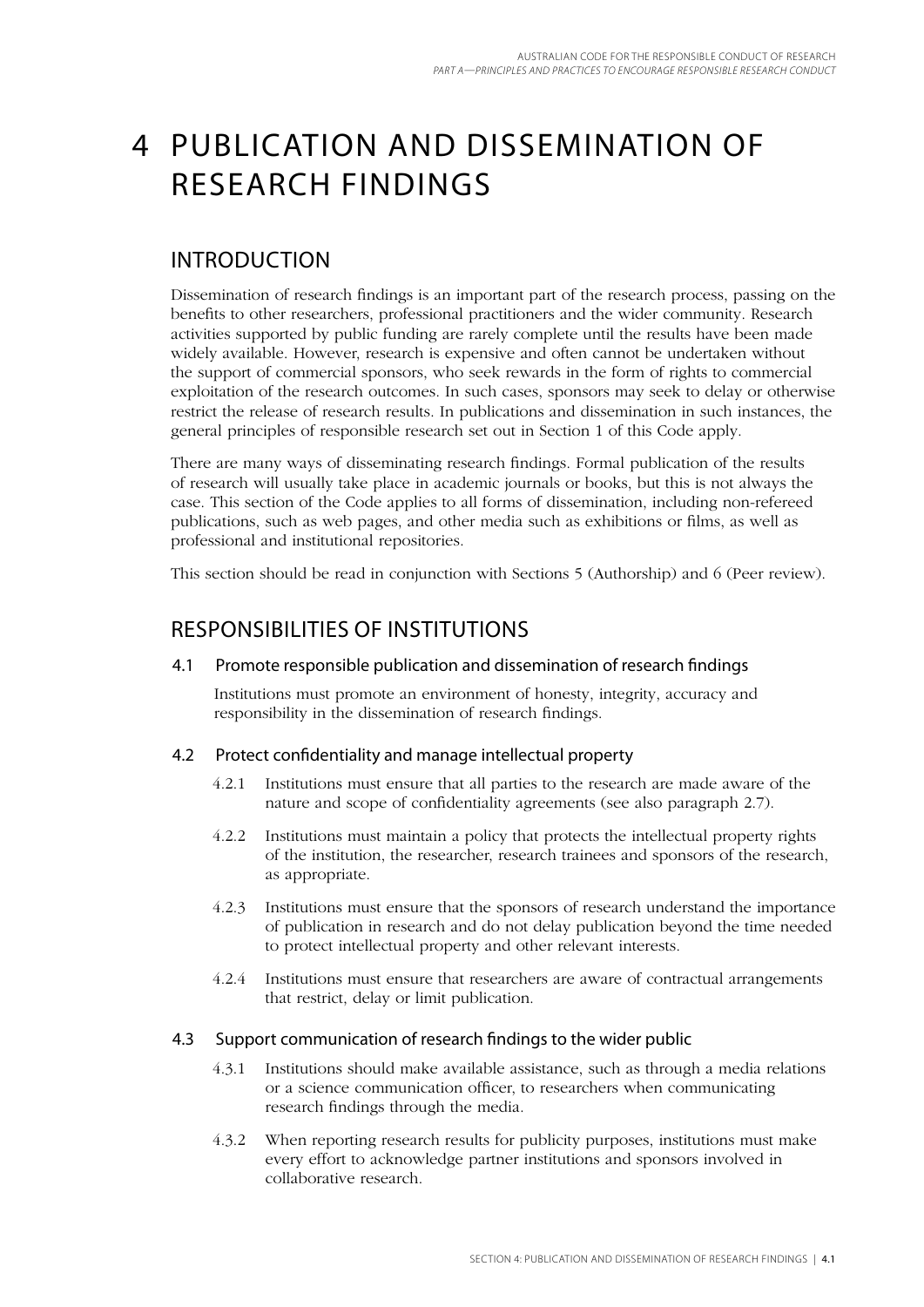## Responsibilities of researchers

#### 4.4 Disseminate all research findings

Researchers have a responsibility to their colleagues and the wider community to disseminate a full account of their research as broadly as possible.

- 4.4.1 The account should be complete, and, where applicable, include negative findings and results contrary to their hypotheses.
- 4.4.2 Publication activities must take account of any restrictions relating to intellectual property or culturally sensitive data.
- 4.4.3 Researchers must, where feasible, also provide research participants with an appropriate summary of the research results; see, for example, the *Statement on Consumer and Community Participation in Health and Medical Research*  (see Appendix 3).

#### 4.5 Ensure accuracy of publication and dissemination

Researchers must take all reasonable steps to ensure that their findings are accurate and properly reported. If they become aware of misleading or inaccurate statements about their work, they must correct the record as soon as possible.

#### 4.6 Cite the work of other authors fully and accurately

Researchers must ensure that they cite other relevant work appropriately and accurately when disseminating research findings. Use of the work of other authors without acknowledgement is unethical.

### 4.7 Multiple submissions of research findings

It is not acceptable to include the same research findings in several publications, except in particular and clearly explained circumstances, such as review articles, anthologies, collections, or translations into another language. An author who submits substantially similar work to more than one publisher, or who submits work similar to work already published, must disclose this at the time of submission.

### 4.8 Obtain permission for republishing

Researchers must take all reasonable steps to obtain permission from the original publisher before republishing research findings.

#### 4.9 Disclose research support accurately

A publication must include information on all sources of financial and in-kind support for the research and any potential conflicts of interest. Researchers must acknowledge the host institution and funding sources of the research.

#### 4.10 Register clinical trials

Researchers must register clinical trials with a recognised register to promote access to information about all clinical trials.

### 4.11 Manage confidentiality

Sometimes the confidentiality requirements of a sponsor can prevent or delay peer review until after the research results are delivered to the sponsor. In such cases, the researcher must explain to the sponsor that the work has not been subject to peer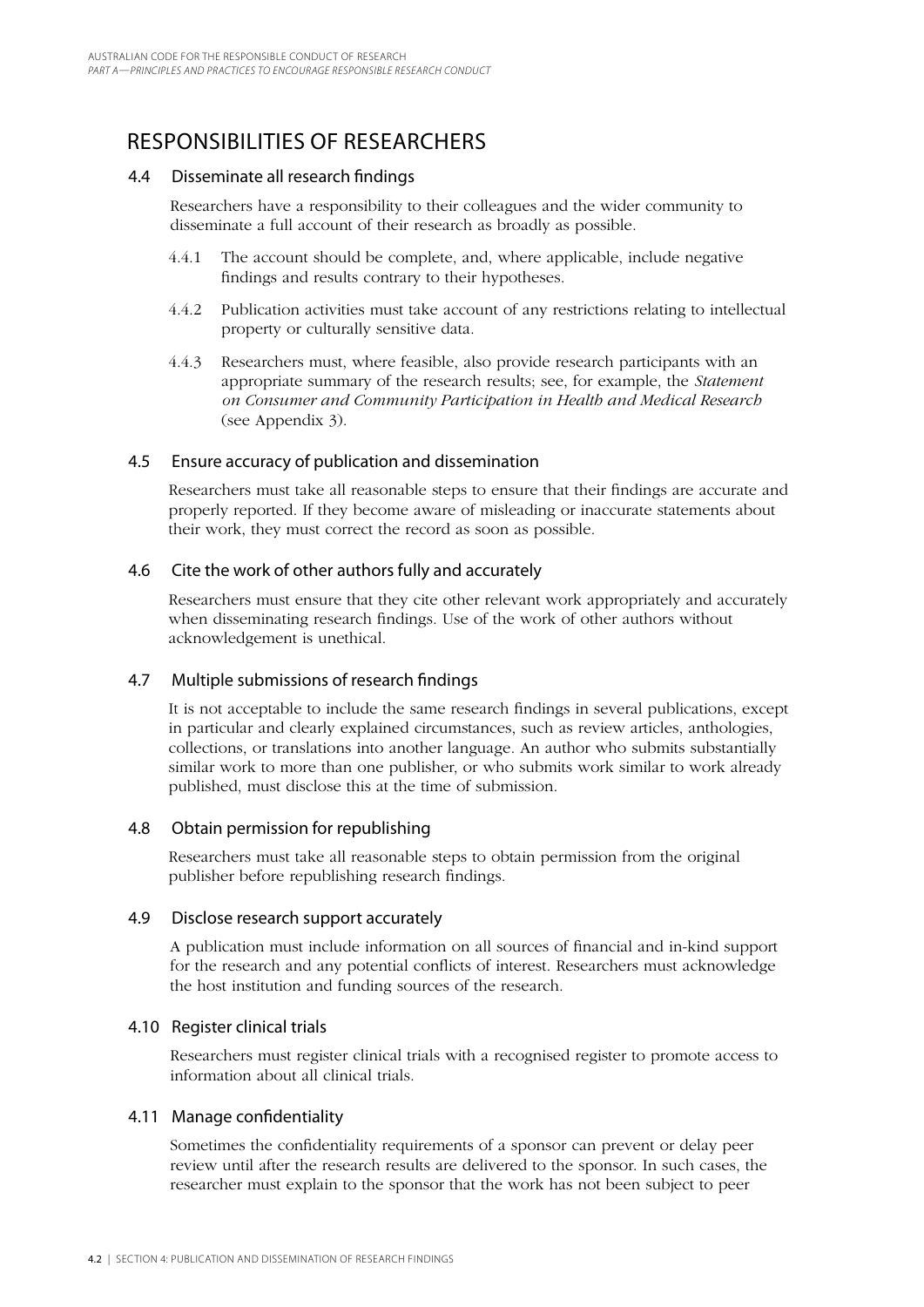review. The importance of peer review in the research process is discussed in Section 6. Whenever a sponsor's confidentiality requirements prevent peer review of a research report before its delivery to the sponsor, the researcher must inform the sponsor.

#### 4.12 Responsibly communicating research findings in the public arena

Subject to any conditions imposed by the research sponsor, researchers should seek to communicate their research findings to a range of audiences, which may include the sponsor, professional organisations, peer researchers, policy makers and the community. Researchers may be interviewed by the media, invited to participate in debates, and approached by individuals for comment. It is important that all these activities are considered and supported where possible.

However, while it is straightforward to discuss research findings with peers, it is harder to do so effectively with other groups and the media, where the scope for misunderstanding is much greater and frequently there is no opportunity to review the report of discussions before it becomes public.

Researchers should seek opportunities and be ready to participate in workshops and other activities where professional assistance is provided in communicating with the media and the wider community.

The following points should be noted in relation to publicly communicating research findings:

- 4.12.1 Discussing research findings in the public arena should not occur until the findings have been tested through peer review. In discussing the outcomes of a research project, special care should be taken to explain the status of the project — for example, whether it is still in progress or has been finalised.
- 4.12.2 To minimise misunderstanding about research outcomes, researchers should undertake to promptly inform those directly impacted by the research, including interested parties, before informing the popular media.
- 4.12.3 The outcomes of research with a strong commercial element may have to be presented to a stock exchange or financial body before any public release.
- 4.12.4 Any restrictions on communications that have been agreed with the sponsor must be honoured.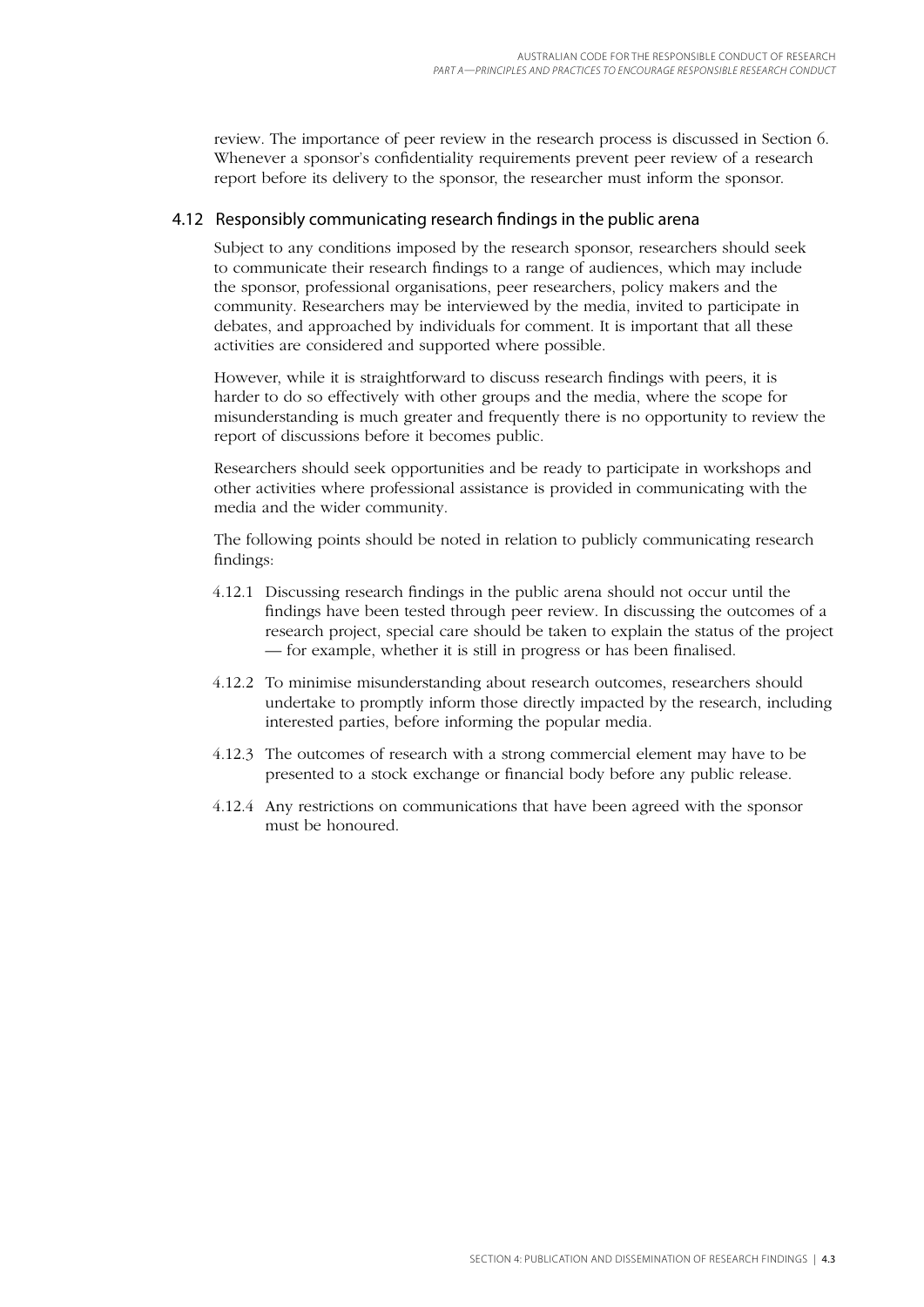# 5 Authorship

### Introduction

The outcomes of research may be disseminated in a variety of ways but enduring forms, such as journal articles, are particularly important and to be an author for such a form is meritorious. To be named as an author, a researcher must have made a substantial scholarly contribution to the work and be able to take responsibility for at least that part of the work they contributed.

Attribution of authorship depends to some extent on the discipline, but in all cases, authorship must be based on substantial contributions in a combination of:

- conception and design of the project
- analysis and interpretation of research data •
- drafting significant parts of the work or critically revising it so as to contribute to the •interpretation.

The right to authorship is not tied to position or profession and does not depend on whether the contribution was paid for or voluntary. It is not enough to have provided materials or routine technical support, or to have made the measurements on which the publication is based. Substantial intellectual involvement is required.

A person who qualifies as an author must not be included or excluded as an author without their permission. This should be in writing, and include a brief description of their contribution to the work.

Sometimes the editor of a significant collective work or anthology has responsibilities analogous to those listed above for authorship and, in such cases, similar criteria apply to 'editor' as to 'author'. However, the term 'editor' should be applied only to a person who has played a significant role in the intellectual shaping of a publication.

## Responsibilities of institutions

#### 5.1 Have criteria for authorship

Institutions must have a policy on the criteria for authorship consistent with this Code, seeking to minimise disputes about authorship and helping to resolve them if they arise.

Where a work has several authors, one should be appointed executive author to record authorship and to manage communication about the work with the publisher.

## Responsibilities of researchers

#### 5.2 Follow policies on authorship

Researchers should adhere to the authorship criteria of this Code and their institution's policies.

### 5.3 Agree on authorship

Collaborating researchers should agree on authorship of a publication at an early stage in the research project and should review their decisions periodically.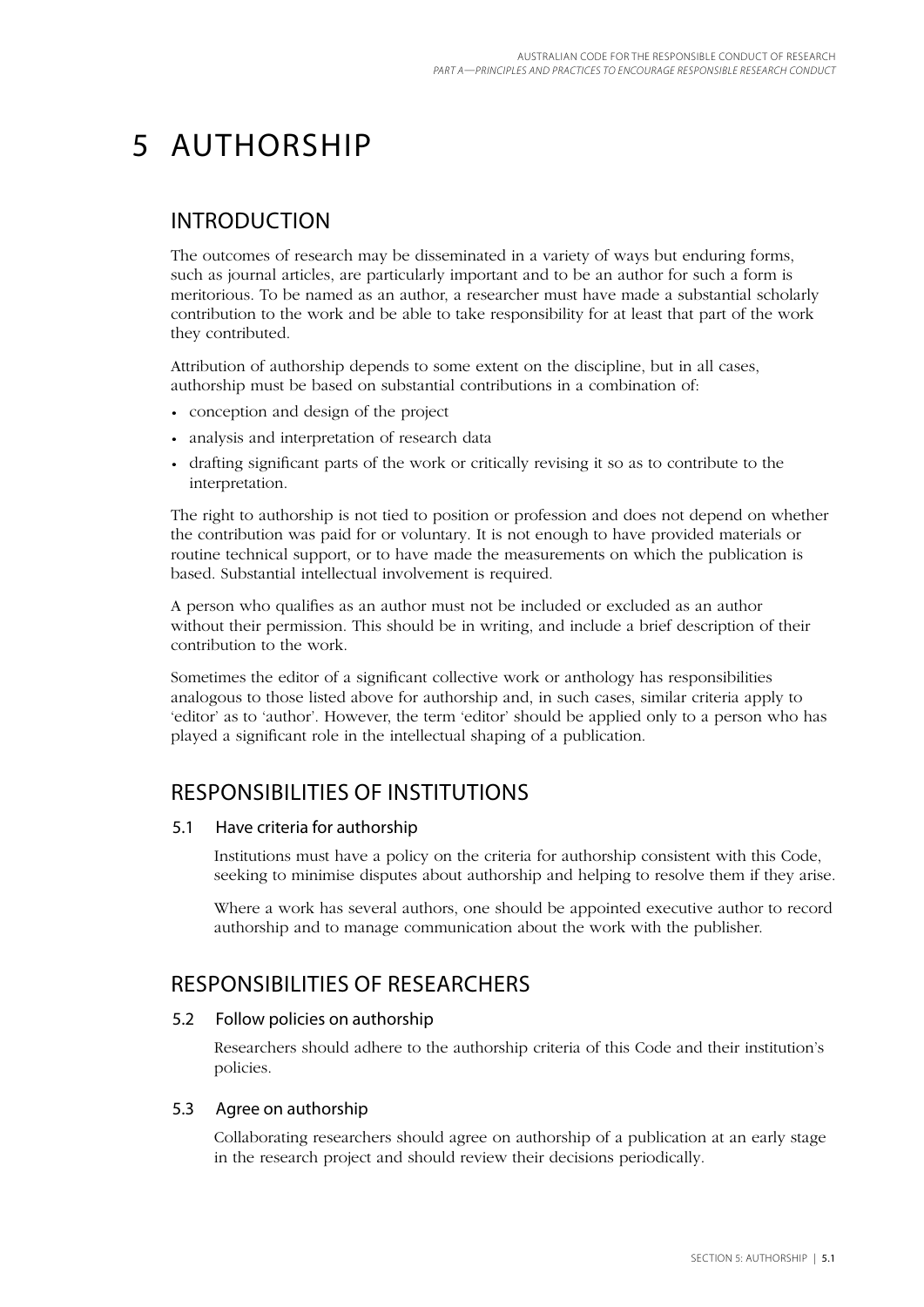#### 5.4 Include all authors

Researchers must offer authorship to all people, including research trainees, who meet the criteria for authorship listed above. Those offered authorship must accept or decline in writing.

#### 5.5 Do not allow unacceptable inclusions of authorship

Authorship should not be offered to those who do not meet the requirements set out above. For example, none of the following contributions, in and of themselves, justifies including a person as an author:

- being head of department, holding other positions of authority, or personal friendship with the authors
- providing a technical contribution but no other intellectual input to the project or publication
- providing routine assistance in some aspects of the project, the acquisition of funding or general supervision of the research team
- providing data that has already been published or materials obtained from third parties, but with no other intellectual input.

#### 5.6 Acknowledge other contributions fairly

Researchers must ensure that all those who have contributed to the research, facilities or materials are properly acknowledged, such as research assistants and technical writers. Where individuals are to be named, their written consent must be obtained.

#### 5.7 Extend the authorship policy to web-based publications

Authors of web-based publications must be able to take responsibility for the publication's content and must be clearly identified in the publication.

#### 5.8 Maintain signed acknowledgments of authorship for all publications

The department of the executive or senior author must retain the written acknowledgment of authorship discussed above in the form of an original hand-written signature. Where it is not practical to obtain an original signature, it is acceptable to use faxed or emailed consent. This also applies to published conference abstracts and similar publications. If an author is deceased or cannot be contacted, the publication can proceed provided that there are no grounds to believe that this person would have objected to being included as an author.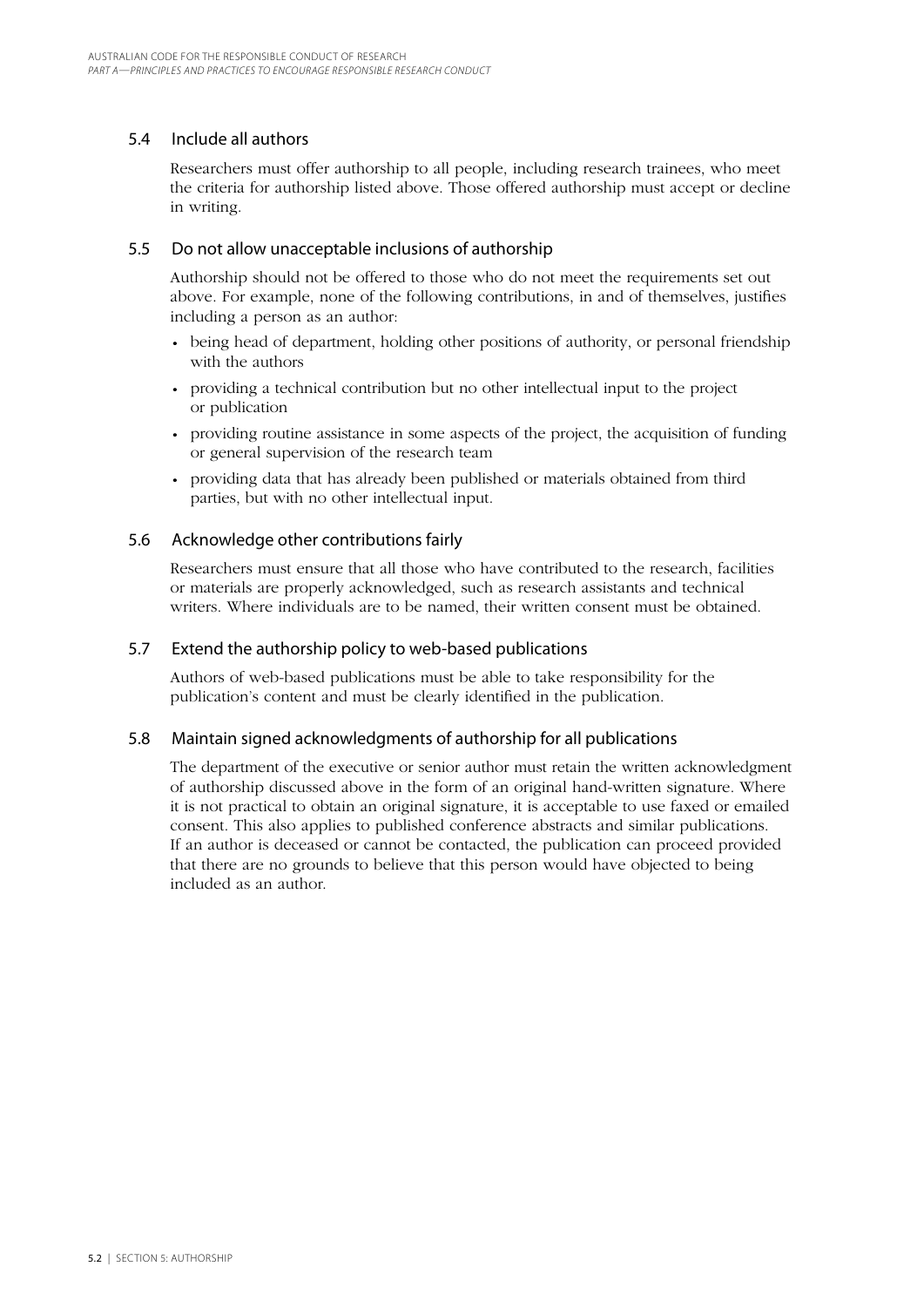## 6 Peer review

### Introduction

The term 'peer review' is used here to describe impartial and independent assessment of research by others working in the same or a related field. Peer review has a number of important roles in research and research management, in the assessment of grant applications, in selecting material for publication, in the review of performance of researchers and teams, and in the selection of staff.

Participation in peer review processes should be encouraged. Peer review provides expert scrutiny of a project, and helps to maintain high standards and encourage accurate, thorough and credible research reporting.

Peer review may also draw attention to deviations from the principles of this Code, such as double publication, errors and misleading statements. Peer review has been important in the detection of fabrication and fraud in research. However, on its own, it cannot ensure research integrity.

## Responsibilities of institutions

#### 6.1 Encourage participation in peer review

Institutions should recognise the importance of the peer review process and encourage and support researchers to participate.

### Responsibilities of peer reviewers

### 6.2 Conduct peer review responsibly

It is important that participants in peer review:

- are fair and timely in their review
- act in confidence and do not disclose the content or outcome of any process in which they are involved
- declare all conflicts of interest, do not permit personal prejudice to influence the peer review process, and do not introduce considerations that are not relevant to the review criteria
- do not take undue or calculated advantage of knowledge obtained during the peer review process
- ensure that they are informed about, and comply with, the criteria to be applied
- do not agree to participate in peer review outside their area of expertise
- give proper consideration to research that challenges or changes accepted ways of thinking.

### Responsibilities of researchers

#### 6.3 Do not interfere during the peer review process

Researchers whose work is undergoing peer review must not seek to influence the process or outcomes.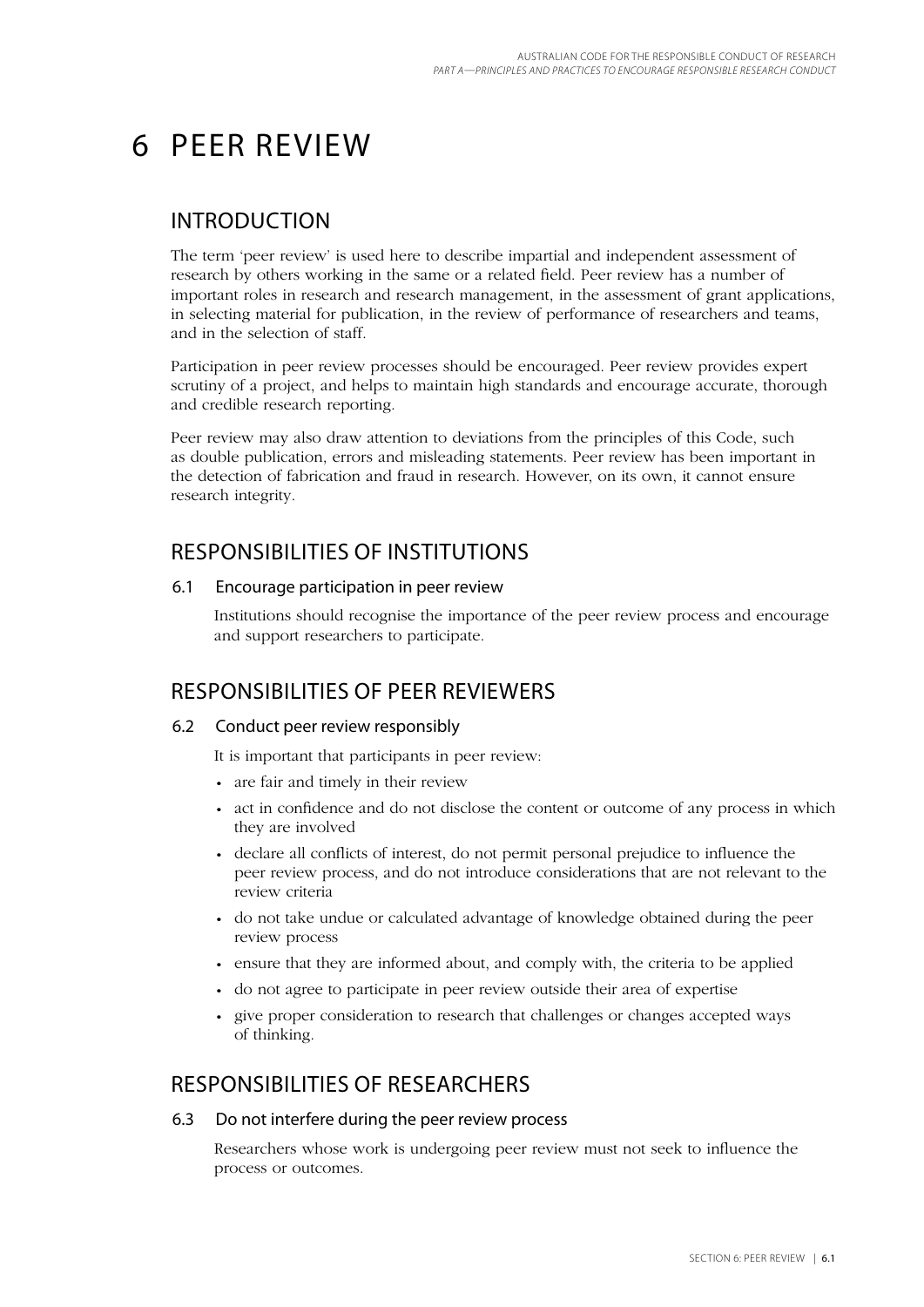#### 6.4 Participate in peer review

Researchers in receipt of public funding have a responsibility to participate in peer review processes.

#### 6.5 Mentor trainees in peer review

Supervising researchers have a responsibility to assist trainee researchers in developing the necessary skills for peer review and understanding their obligation to participate.

#### 6.6 Declare conflicts of interest

Peer reviewers must declare all relevant conflicts of interest.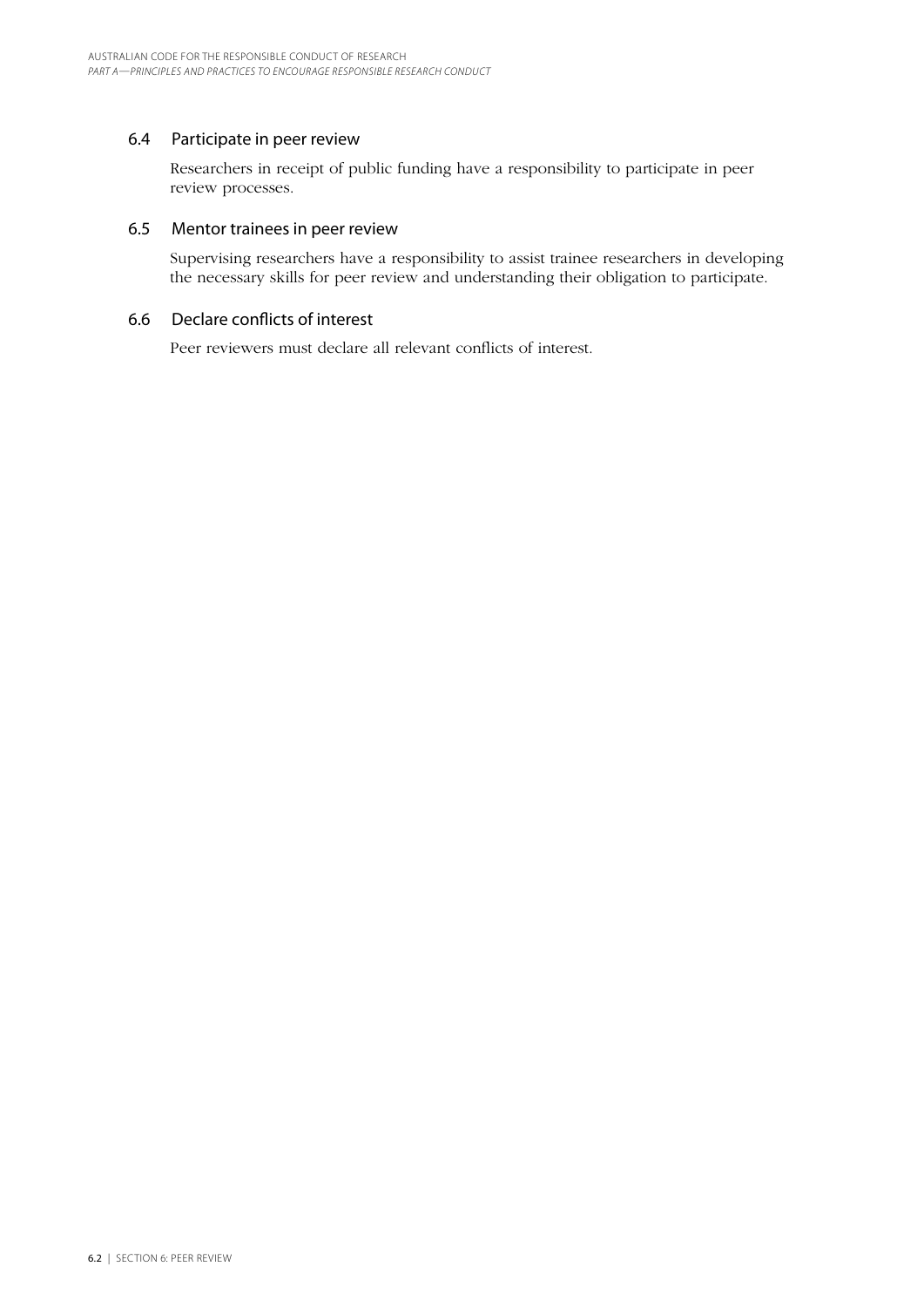# 7 Conflicts of interest

### Introduction

A conflict of interest exists where there is a divergence between the individual interests of a person and their professional responsibilities such that an independent observer might reasonably conclude that the professional actions of that person are unduly influenced by their own interests.

Conflicts of interest in the research area are common and it is important that they are disclosed and dealt with properly. Conflicts of interest have the potential to compromise judgments and decisions that should be made impartially. Such compromise could undermine community trust in research.

Financial conflicts of interest are foremost in the public mind but other conflicts of interest also occur in research, including personal, professional and institutional advantages.

The perception that a conflict of interest exists is also a serious matter and raises concerns about the integrity of individuals or the management practices of the institution.

There is a broad range of actual and potential conflicts of interest in the research environment, and institutions need to have a comprehensive policy in place to cover the likely range of circumstances.

### Responsibilities of institutions

#### 7.1 Maintain a policy

Institutions must have a policy for managing conflicts of interest. A range of responses is required, depending on the nature of a conflict, to prevent researchers from influencing decisions unfairly and to avoid unwarranted perception that a conflict of interest has been ignored.

Advice on managing conflicts of interest is readily available from organisations such as law societies and institutes of company directors. In relation to policy, the following points should be observed:

- 7.1.1 Ensure that the policy is clearly written and readily available to all staff.
- 7.1.2 In each conflict of interest case, encourage a full disclosure by those involved of the circumstances giving rise to concerns about the conflict of interest. This sometimes involves information that people are unwilling to disclose publicly, and a process involving disclosure to a small group in confidence should also be provided. Where those involved are unable or unwilling to make any disclosure at all, they should withdraw from processes that could be influenced by conflicts.
- 7.1.3 Where the circumstances constitute a conflict of interest, or may lead people to perceive a conflict of interest, the person concerned must not take part in decision-making processes. The most satisfactory approach is for complete withdrawal (eg leaving the room for the item), but some bodies allow some general discussion of the matter before the person withdraws. It is preferable that the person concerned does not remain in the room, even if silent, while the matter is debated and decided.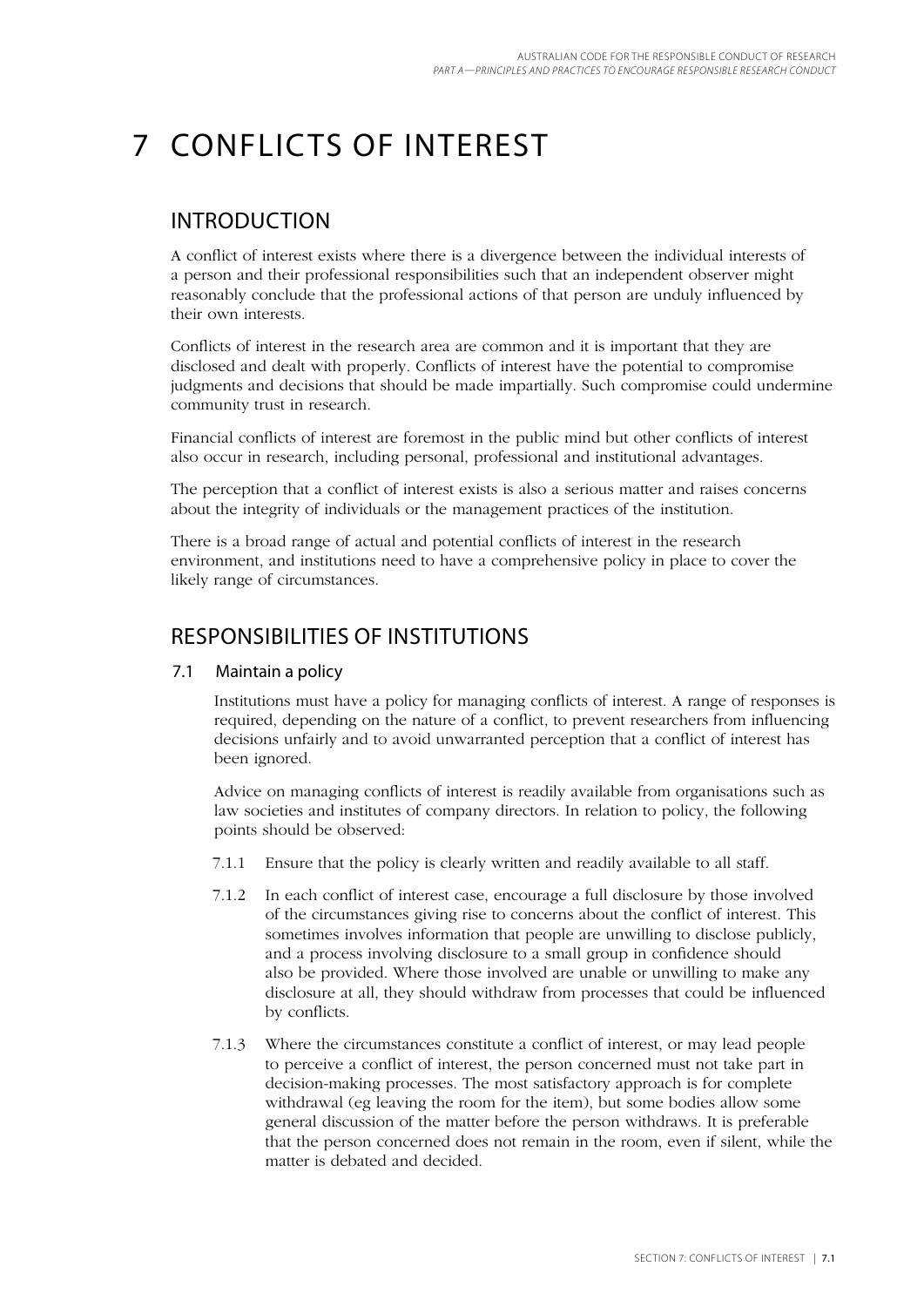- 7.1.4 A record must be kept of how each conflict is managed in the proceedings, even if confidential information must be omitted. It is important that the possibility of a conflict is acknowledged in each case, along with an outline of how it was managed.
- 7.1.5 The policy should aim to cover the full range of possible conflicts of interest, and the policy must be reviewed regularly to enable amendment informed by experience and legislative and regulatory developments.

## Responsibilities of researchers

### 7.2 Disclose conflicts of interest

Researchers frequently have a conflict of interest that cannot be avoided. Decisionmaking processes in research often need expert advice, and the pool of experts in a field can be so small that all the experts have some link with the matter under decision. An individual researcher should therefore expect to be conflicted from time to time, and be ready to acknowledge the conflict and make disclosures as appropriate.

- 7.2.1 Researchers should use the following approach to manage conflicts of interest:
	- read and understand the policy of the institution
	- maintain records of activities that may lead to conflicts, for example: consultancies; membership of committees, boards of directors, advisory groups, or selection committees; and financial delegation or in receipt of cash, services or equipment from outside bodies to support research activities
	- when invited to join a committee or equivalent, review current activities for actual or apparent conflicts and bring possible conflicts of interest to the attention of those running the process
	- disclose any actual or apparent conflict of interest as soon as it becomes apparent.
- 7.2.2 While there is no requirement to disclose the details of a conflict of interest, for example, because of a confidentiality agreement or for personal reasons, the existence of the conflict must be declared, followed by withdrawal from the situation.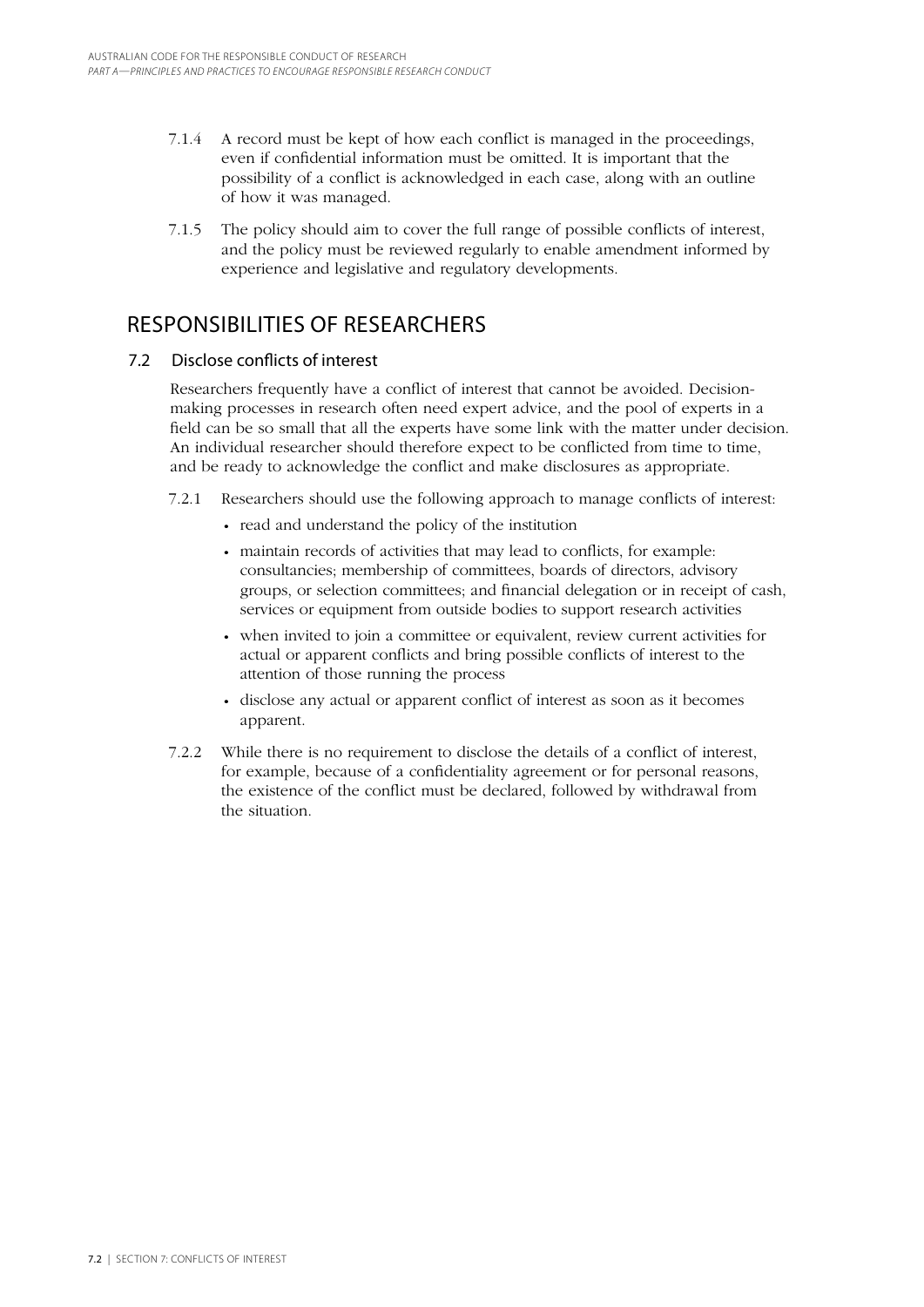## 8 Collaborative research across **INSTITUTIONS**

## Introduction

Research can involve a wide range of collaborations within institutions, between institutions, and internationally. Collaborative research has increased markedly in recent times and this raises specific issues, such as sharing intellectual property, managing research findings, managing conflicts of interest, and commercialising research outcomes.

Research practices differ between countries, but researchers supported by Australian public funding should make every effort to comply with this Code even when conducting research outside Australia. Any need to deviate from this Code must be submitted for institutional approval.

## Responsibilities of institutions

### 8.1 Establish agreements for each collaboration

Organisations involved in a joint research project should ensure that an agreement is reached with the partners on the management of the research. Such an agreement should follow the general principles of this Code, including integrity, honesty and a commitment to excellence.

The agreement should be in writing. It must cover intellectual property, confidentiality and copyright issues; sharing commercial returns, responsibility for ethics and safety clearances; and reporting to appropriate agencies. It should address the protocols to be followed by the partners when disseminating the research outcomes, and the management of primary research materials and research data.

The agreement may take various forms, including a legal contract signed by the chief executive officer, an exchange of letters, or a research management plan signed by all parties, or management plans signed by appropriate representatives from all parties.

Each organisation must ensure that its researchers are aware of, and understand, the policy and agreements governing the joint research collaboration.

### 8.2 Manage conflicts of interest

Institutions must have a policy for managing conflicts of interest that arise in collaborative research (see Section 7).

### 8.3 Manage access to research materials

The collaborating parties should each identify a person to be involved in the management of research data, primary materials and other items to be retained at the end of the project.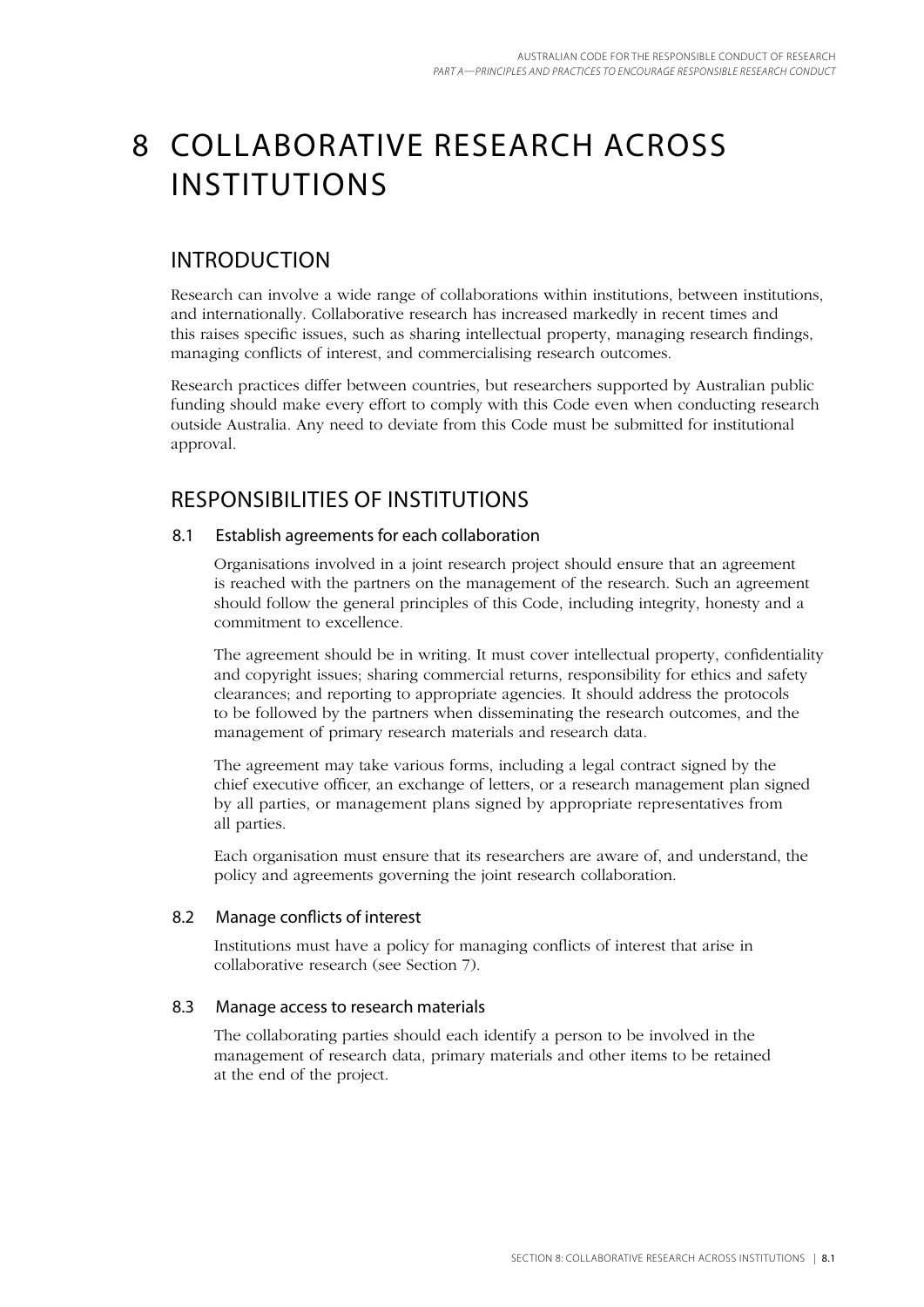## Responsibilities of researchers

#### 8.4 Comply with multi-institutional agreements

Researchers involved in joint research must be aware of, and comply with, all policies and written agreements affecting the project, particularly those relating to the dissemination of research findings and the management of research data and primary materials.

#### 8.5 Declare conflicts of interest

When establishing a research collaboration, researchers must disclose as soon as possible any actual or apparent conflicts of interest relating to any aspect of the project.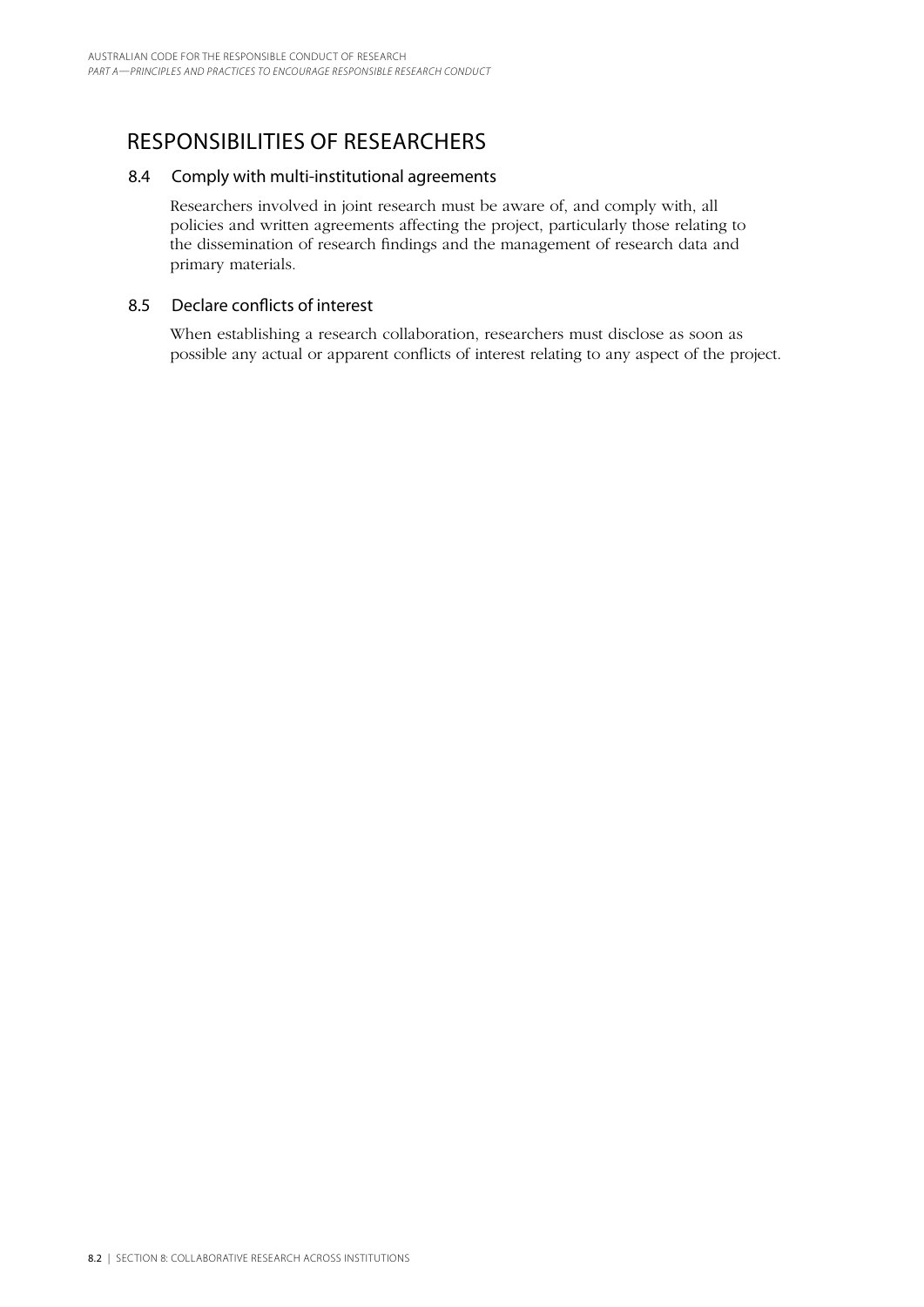## PART B

# Breaches of the Code, research misconduct, and the framework for resolving allegations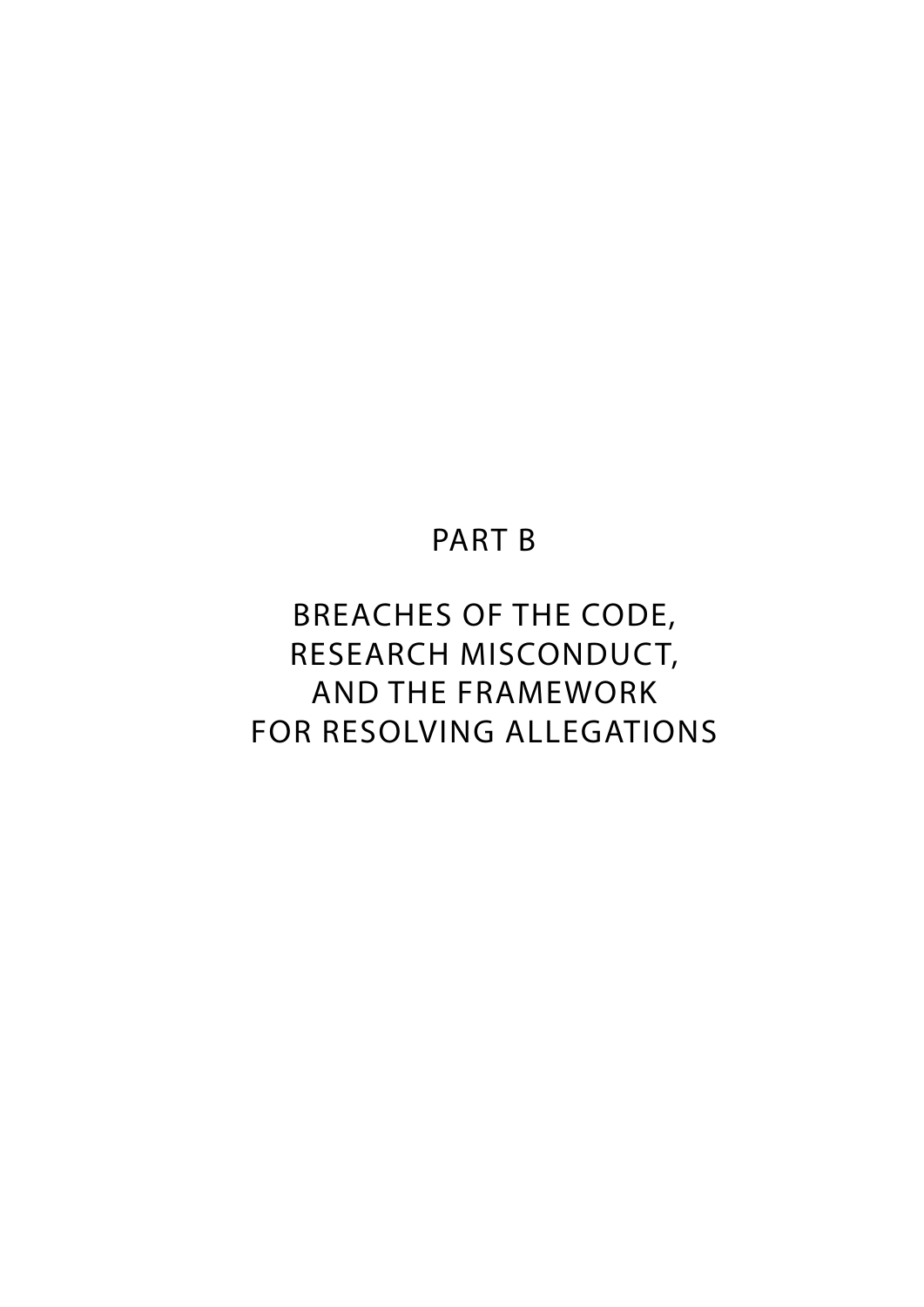# 9 Breaches of the Code and misconduct in research

Part A of this document describes principles and practices for encouraging the responsible conduct of research. Part B addresses how to respond to an allegation that research has not been conducted responsibly.

Allegations of deviations from this Code and of misconduct in research will be made from time to time. A prompt and effective response is required in each case. All affected parties must be treated fairly and the situation remedied, and appropriate steps taken to maintain public confidence in the research endeavour. In Australia, minor matters have been handled entirely within institutions. However, more serious matters have been treated in various ways, lacking consistency and public acceptance. Recent studies in Australia, the United States and the United Kingdom (see Appendix 3) indicate a higher rate of unreported offences than expected. Commentators have suggested that growth in the rate of serious offences is real and is the result of commercial and other pressures for success, particularly in areas such as biotechnology and medicine.

A complaint that a researcher has not acted responsibly requires a response that may include the following steps:

- a discreet investigation
- a formal inquiry
- the imposition of a sanction or penalty
- actions to remedy the situation
- advice to expert groups and public statements as appropriate.

In most cases the response will not require all these steps, for example when the complaint cannot be sustained or when the researcher concedes. However, an allegation of serious misconduct that may attract a significant penalty, if proven, will require all the steps and great care.

The process outlined above resembles the process for almost all complaints of misconduct. However, research is complex and requires great care to get it right because of the number of interested parties and the extent to which a serious offence may lead to collateral damage. Interested parties range from the employing institution to professional journals and funding bodies; those affected by the offence range from colleagues and students to the professions and public confidence in research.

The number of serious misconduct cases may be increasing, but it is still small, and so is the number of people with experience in managing such cases. Therefore, it is important that processes are consistent and that there is a repository of experiences and advice to guide future cases.

Many commentators have called for serious research misconduct cases to be investigated by an independent statutory tribunal to maximise experience, simplify avoiding conflicts of interest, and achieve transparency and accountability. There is much to recommend such a body but many steps are required to create it, and complex issues in the Australian constitutional and other legal environments must first be addressed. However, this Code does require institutions to establish independent external research misconduct inquiries to evaluate allegations of serious research misconduct that are contested.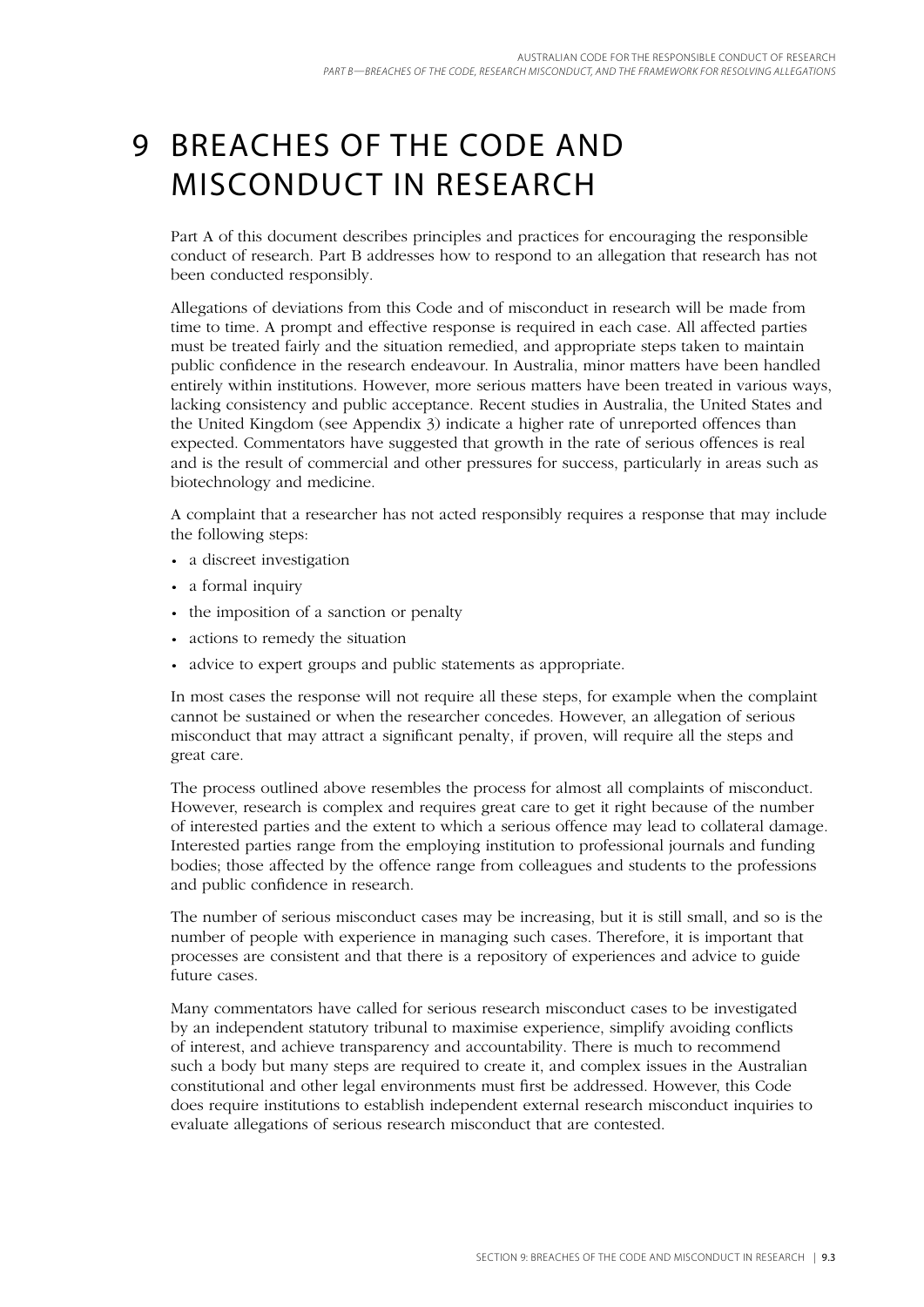# 10 Concepts and definitions

This Code establishes a framework for dealing with allegations of research misconduct and establishing inquiries to determine whether research misconduct has occurred. The penalties for research misconduct will be contained in institutional policies for employment. Serious misconduct in research can lead to serious penalties, including termination of employment, and people who are the subject of such complaints must be entitled to appeal to a higher body through institutional disciplinary processes. For this and other reasons, it is important that definitions are clear and processes demonstrate procedural fairness.

## Breaches of the Code and research misconduct

In addressing the process for responding to allegations, it is useful to distinguish between minor issues that can clearly be remedied within the institution and more serious matters where the involvement of people who are independent of the institution is desirable. The boundary between minor and serious issues is not sharp, and those determining a particular case will find it helpful to consider the penalties that might be applied by the employing institution if the allegations are true, the steps needed to ensure procedural fairness to all concerned, the extent to which there are consequences outside the institution, and the standing of the research community in the eyes of the general public.

Here, the term *breach* is used for less serious deviations from this Code that are appropriately remedied within the institution. The term *research misconduct* is used for more serious or deliberate deviations.

#### Research misconduct

A complaint or allegation relates to research misconduct if it involves all of the following:

- an alleged breach of this Code
- intent and deliberation, recklessness or gross and persistent negligence
- serious consequences, such as false information on the public record, or adverse effects on research participants, animals or the environment.

Research misconduct includes fabrication, falsification, plagiarism or deception in proposing, carrying out or reporting the results of research, and failure to declare or manage a serious conflict of interest. It includes avoidable failure to follow research proposals as approved by a research ethics committee, particularly where this failure may result in unreasonable risk or harm to humans, animals or the environment. It also includes the wilful concealment or facilitation of research misconduct by others.

Repeated or continuing breaches of this Code may also constitute research misconduct, and do so where these have been the subject of previous counselling or specific direction.

Research misconduct does not include honest differences in judgment in management of the research project, and may not include honest errors that are minor or unintentional. However, breaches of this Code will require specific action by supervisors and responsible officers of the institution.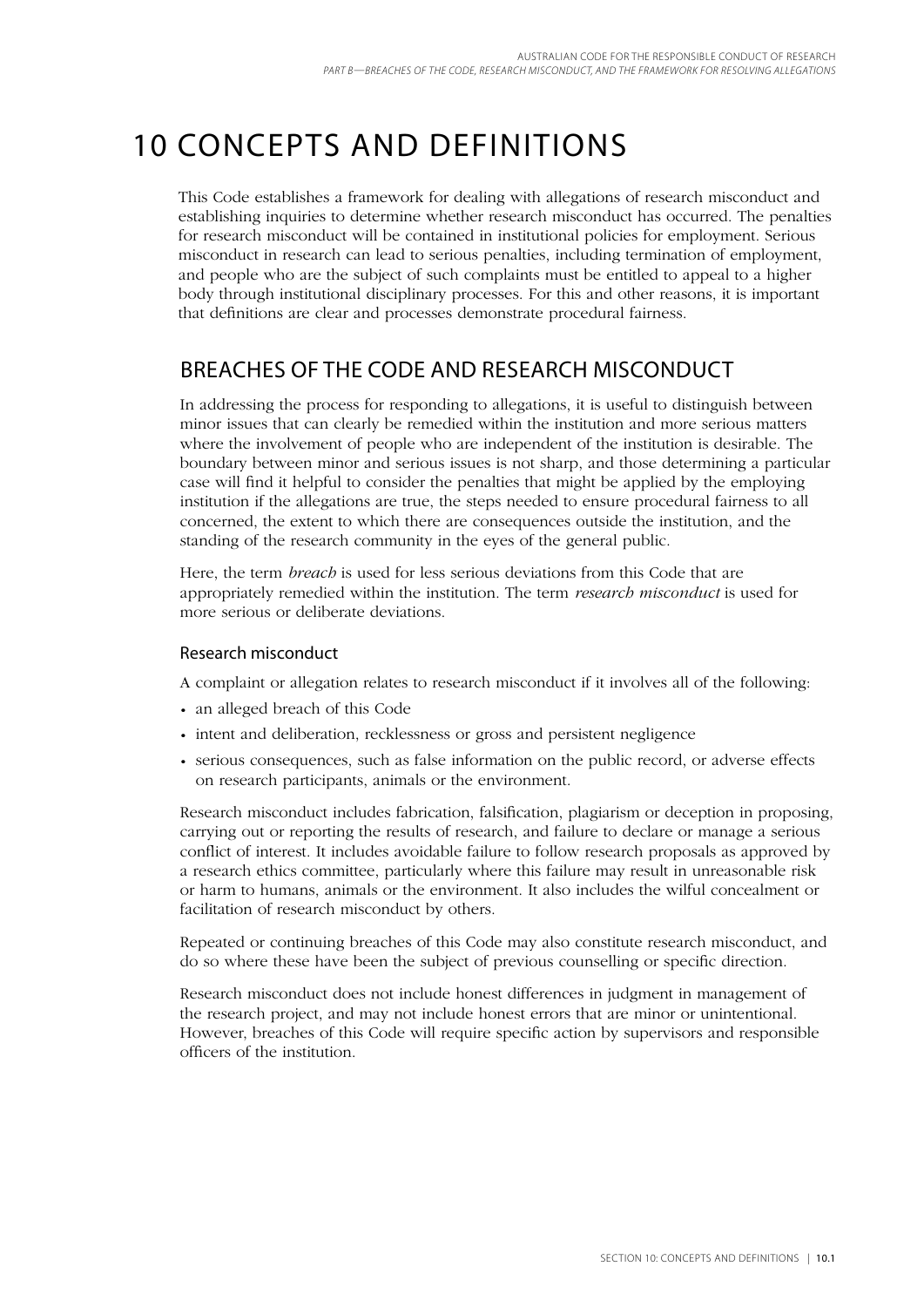#### Box B.1 contains some examples of research misconduct.

#### Box B.1 Examples of research misconduct

There are many ways in which researchers may deviate from the standards and provisions of this Code, including but not limited to:

- fabrication of results
- falsification or misrepresentation of results
- plagiarism
- misleading ascription of authorship
- failure to declare and manage serious conflicts of interest
- falsification or misrepresentation to obtain funding
- conducting research without ethics approval as required by *the National Statement on Ethical Conduct in Research Involving Humans and the Australian Code of Practice for the Care and Use of Animals for Scientific Purposes*
- risking the safety of human participants, or the wellbeing of animals or the environment
- deviations from this Code that occur through gross or persistent negligence
- wilful concealment or facilitation of research misconduct by others.

#### Relationship to other forms of misconduct

The framework in this part of the Code is designed to investigate and make findings on the veracity of allegations about research misconduct. The need for a framework specifically for the investigation of research misconduct arises because of the complex and technical issues commonly associated with research; because third parties, such as collaborators, publishers, and potential beneficiaries of the research, will usually be from outside the institution; and because of the need to assure the public that researchers and their institutions regard research misconduct as a serious matter.

The research misconduct framework contained in this Code is designed to determine findings of fact and what, if any, research misconduct has occurred. This research misconduct framework does not address disciplinary issues.

Employing institutions have agreements with their employees on other forms of misconduct, such as harassment, bullying or financial misconduct. This Code introduces additional processes that are to be applied when the allegations involve research misconduct. The processes in this Code are not for the investigation of other forms of misconduct, although sometimes research misconduct may be associated with other forms of misconduct.

The findings of fact and any determinations of research misconduct reached through processes that comply with this Code must then be used within the institution's separate procedures regulating employment conditions.

Misconduct unrelated to the research process is not research misconduct and falls outside the scope of this Code.

The processes of resolving research misconduct should be progressively incorporated into the institution's instruments regulating employment conditions when these are next negotiated. Responsibility for decisions on employment or sanctions of employees found to have committed research misconduct remains with the employing institution.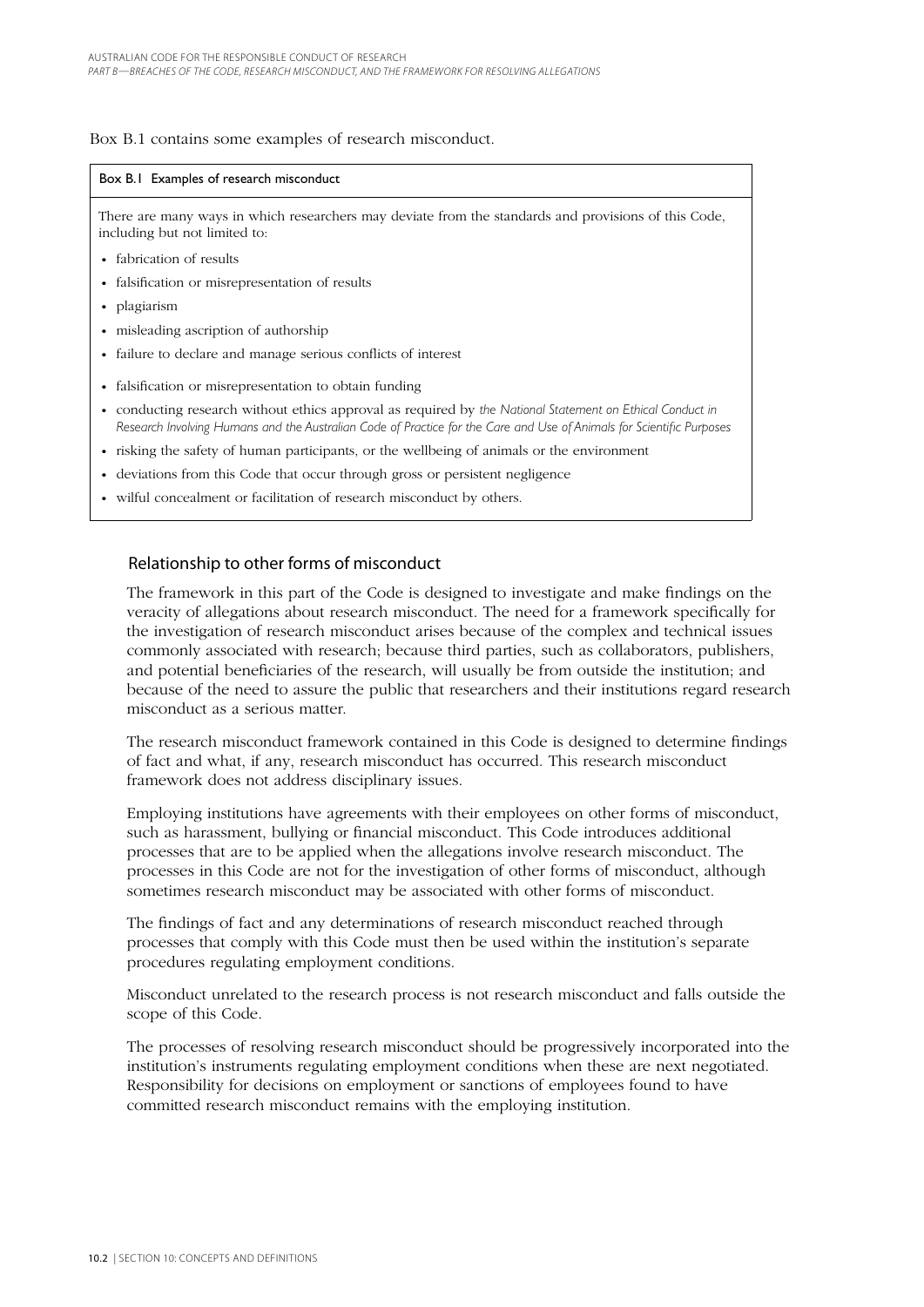### Chief executive officer (CEO)

The CEO is the chief executive officer of the institution where a departure from this Code or misconduct in research is alleged to have taken place. In an Australian university, for example, the CEO is the vice-chancellor.

### Designated person

The role of the designated person is to advise the CEO or their delegated officer whether allegations appear to be justified and whether a prima facie case exists. The designated person should be a senior member of the institution's management structure who is experienced in research and research management.

The designated person receives a written allegation, conducts a preliminary investigation, and provides advice to the CEO or their delegated officer. The designated person must maintain full records of all matters that relate to allegations of research misconduct. In most university settings, for example, the designated person will be the deputy vice-chancellor (research) or similar. The designated person must not be the CEO.

When undertaking a preliminary assessment of allegations, the designated person should take into account the requirements of this Code and the institution's policy on research misconduct. He or she should also consider whether any immediate action should be taken, such as referral of allegations not related to research to other institutional disciplinary processes. Where necessary, the designated person must ensure that arrangements in the local workplace are fair to all parties until the allegations are resolved. The designated person must have authority to secure all relevant documents and evidence so that they are available if it is decided that the allegations are to be investigated.

The designated person must advise the CEO or their delegated officer whether the allegations should be dismissed, dealt with under misconduct provisions unrelated to research misconduct, referred back to the departmental level with instructions as to how they are to be handled, or investigated further through a research misconduct inquiry. If the advice is to investigate the matter further, the designated person should also advise how the inquiry should be constituted. After providing advice to the CEO or their delegated officer, the designated person should not play any further role in the matter, except that he or she may be called to give evidence or expert opinion.

#### Adviser in research integrity

Institutions must appoint one or more senior staff members as advisers in research integrity. Each adviser will be able to advise a staff member who is unsure about a research conduct issue and may be considering whether to make an allegation. Advisers should be people with research experience, wisdom, analytical skills, empathy, knowledge of the institution's policy and management structure, and familiarity with the accepted practices in research. An adviser should not be involved in a case if he or she has a relevant conflict of interest.

The adviser in research integrity should explain the options open to the person considering, making, or having made an allegation. These options include:

- referring the matter directly to the person against whom the allegation is being made
- not proceeding or withdrawing the allegation if discussion resolves the concerns
- referring the allegation to a person in a supervisory capacity for resolution at the local or departmental level
- making an allegation of research misconduct in writing to the designated person. •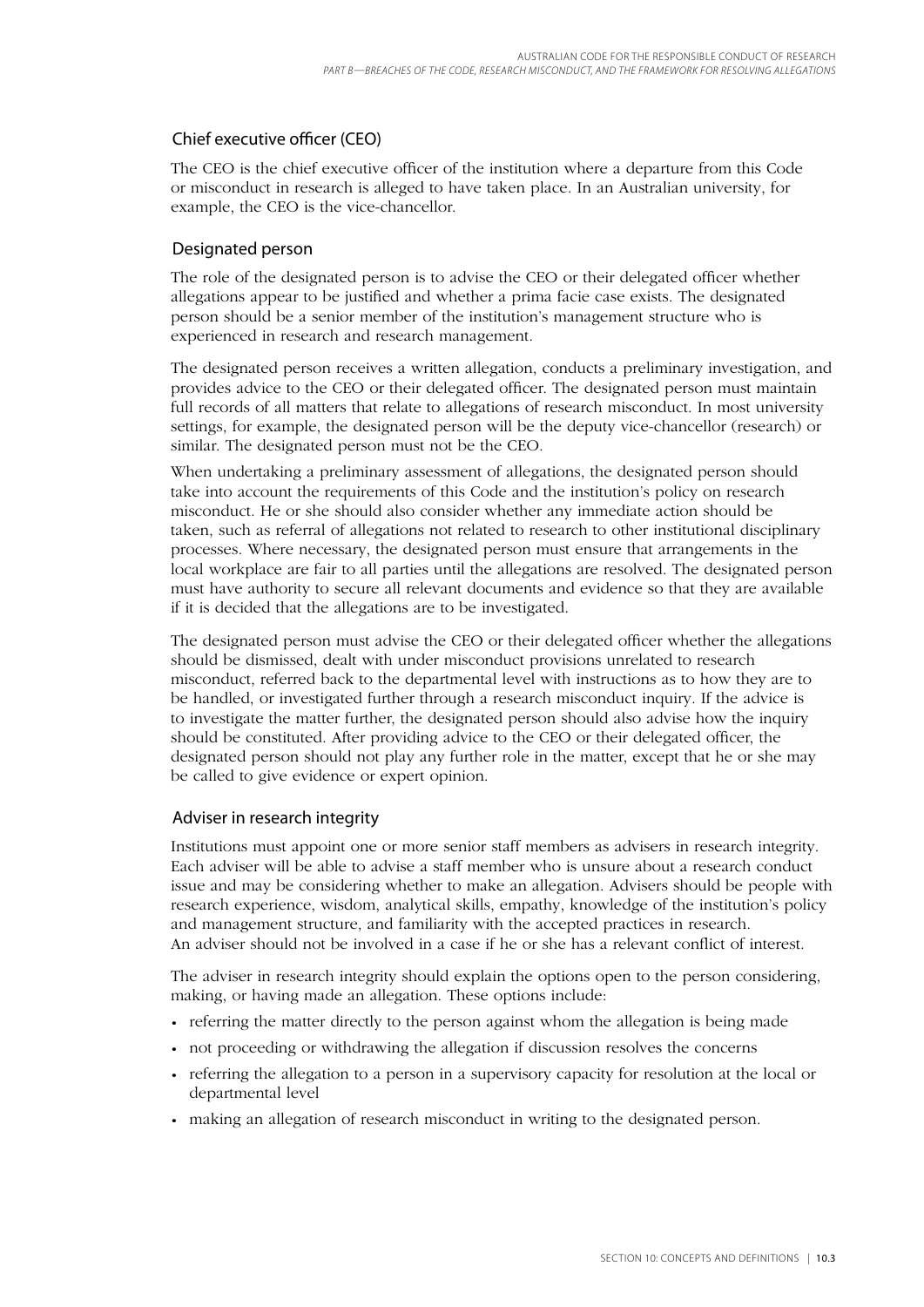The adviser's role does not extend to investigation or assessment of the allegation.

The adviser must not make contact with the person who is the subject of the allegation, and he or she must not be involved in any subsequent inquiry.

#### Procedural fairness

When an institution establishes a panel of people to conduct an inquiry that may lead to disciplinary action, the person who is the subject of the inquiry must be granted a fair hearing under the legal principle of procedural fairness<sup>3</sup>, also known as 'natural justice'. To ensure procedural fairness, the allegations of research misconduct must be stated clearly in writing, the person facing the allegations has a right to be heard, and the members of the panel must be free from bias or preconception and must conduct themselves in a manner that demonstrates this.

In addition, the panel should provide its findings, and the reasons for those findings, in writing. There should also be an avenue for the findings to be appealed.

<sup>3</sup> See Forbes (2002), *Justice in Tribunals,* (3rd ed) for a more detailed discussion of procedural fairness and natural justice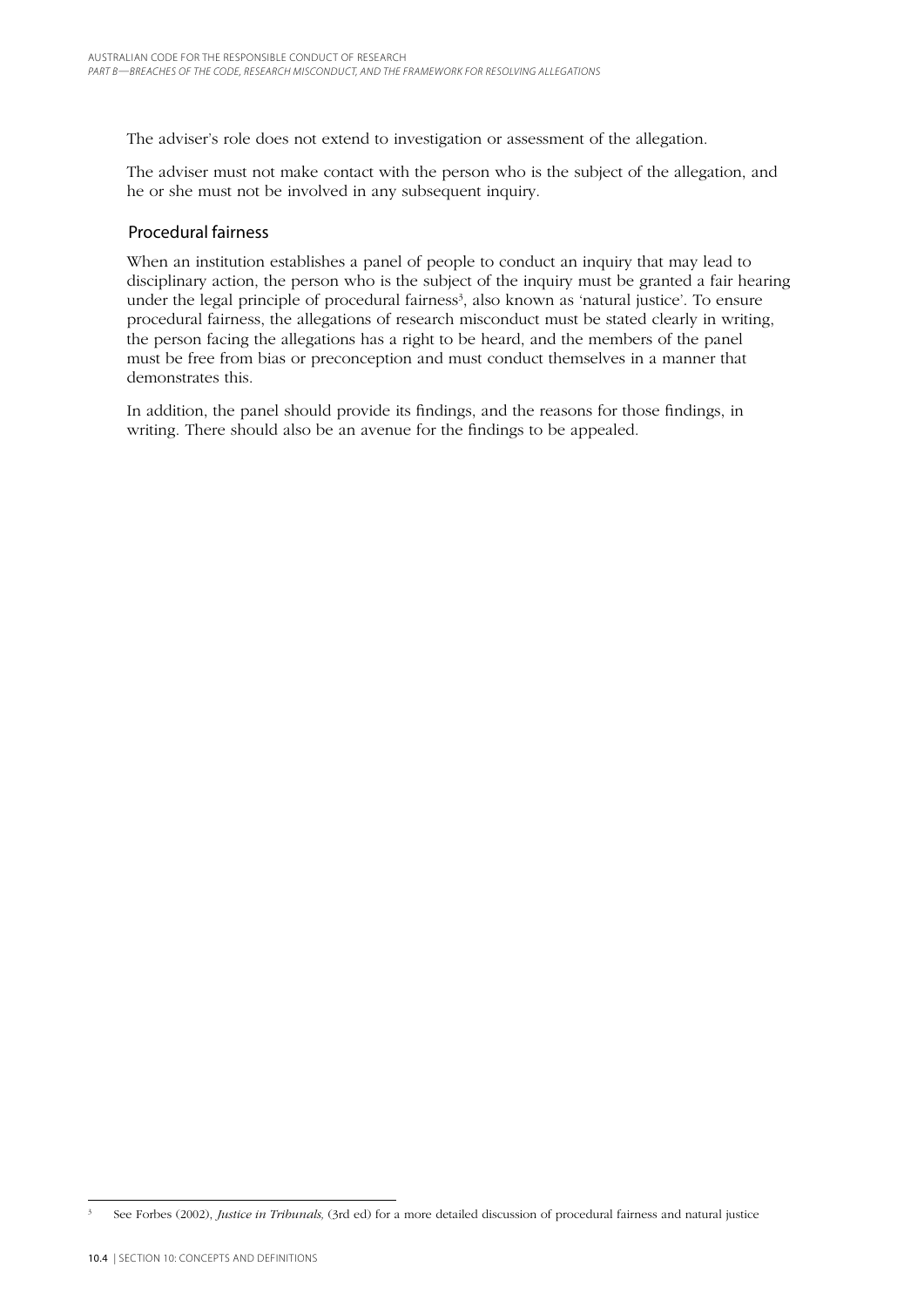## 11 Responsibilities

A number of people have responsibilities for resolving allegations of breaches of this Code and research misconduct, including:

- the CEO, who has overall responsibility for the process, although certain aspects may be delegated as agreed by the governing body of the institution
- the designated person, who conducts a preliminary investigation to assess the allegations and provides advice to the CEO or their delegated officer
- advisers in research integrity, appointed by the institution to advise those making, or considering making, allegations
- the head of department or research centre
- research supervisors
- researchers.

It is important that all are aware of their responsibilities, the institutional policies that govern research, and the process for receiving and resolving allegations.

Anyone who forms a reasonable suspicion that research misconduct has occurred must act in a timely manner in accordance with the institution's policy.

## Responsibilities at the institutional level

#### Policies on allegations

Institutions must have a written policy on receiving complaints or allegations related to research. Approaches may range from tentative inquiries about whether breaches have occurred, through to documented allegations of apparent research misconduct. The range of complaints and allegations from minor to serious, the technical elements, and different practices between disciplines mean that a flexible framework to handle the allegations is needed. An allegation of research misconduct may be linked with other types of misconduct, such as bullying, harassment or financial irregularities, adding other dimensions of employer–employee relationships. For these reasons, complaints about research conduct should be directed to a person in a responsible position with experience in considering them, such as the leader of the research group, the head of department, or a senior person in the administration.

The policy on receiving allegations and complaints about research misconduct should recognise the following categories:

- *Failure to implement the Code* Failure to take responsibility for achieving the standards aspired to in Part A of this Code.
- *Breaches of the Code* •

Specific actions or omissions that constitute breaches of this Code, but lack the seriousness of consequence or wilfulness to constitute research misconduct. Such breaches should be remedied by counselling or advice. Their repetition or continuation may, however, lead to more serious consequences and may constitute research misconduct.

*Research misconduct* •

Serious breaches of the Code that are sufficiently substantial to warrant formal allegation, investigation, and denial or admission. If proven, such misconduct would be expected to lead to disciplinary action by the institution in accordance with its instruments of employment.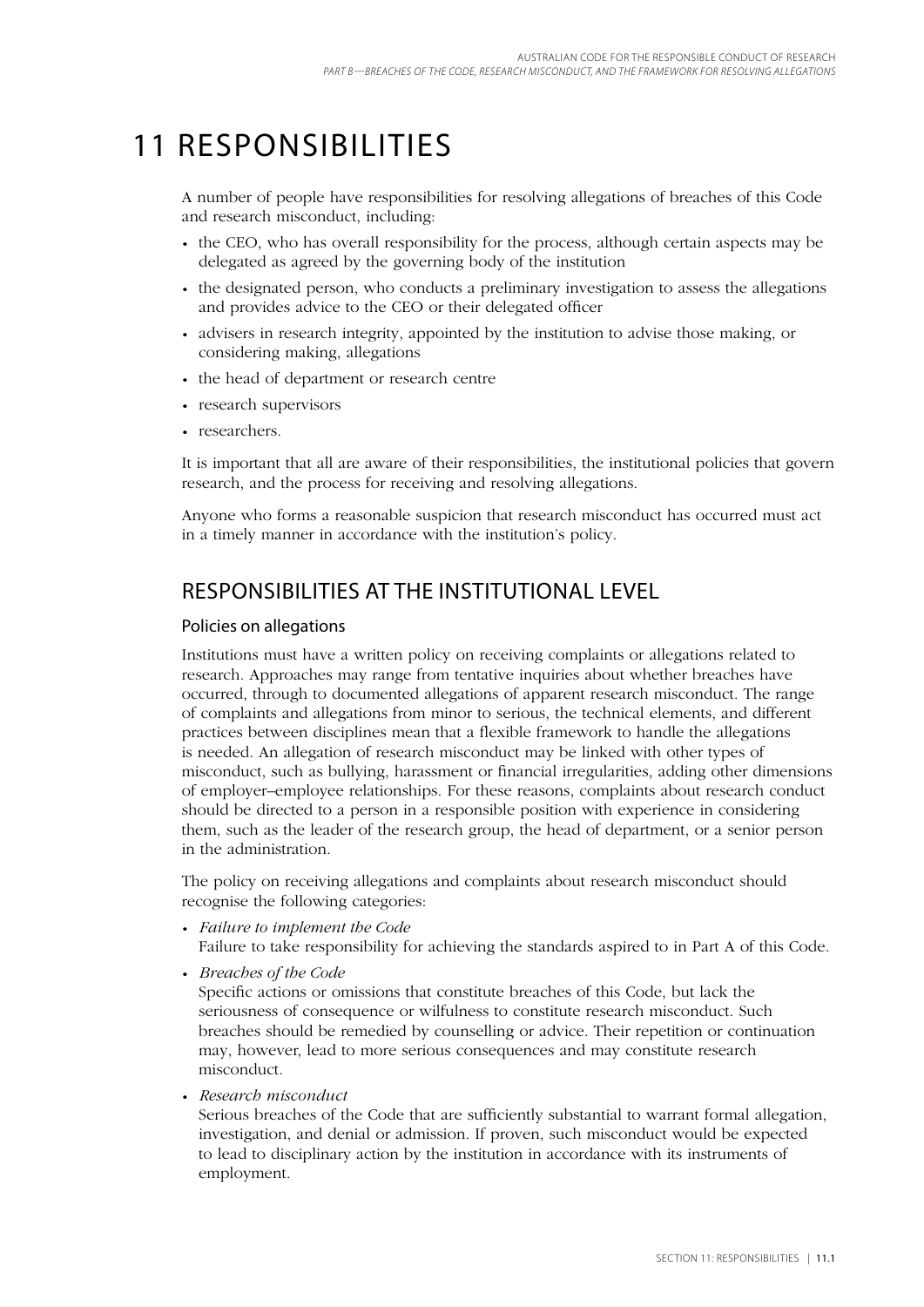All allegations must be addressed appropriately. Breaches of this Code that are readily admitted and corrected do not automatically represent research misconduct, because they may occur through inexperience, honest error in the design or execution of the research, or the interpretation of research results. However, allegations of a minor nature that are contested can become major issues if they are not handled appropriately.

A person who is the subject of an allegation must be treated fairly and provided with opportunities to respond to allegations in writing.

A person who makes an allegation must also be treated fairly and according to any legislative provisions for whistleblowers during and following investigation of the allegations.

#### Reviewing employer–employee agreements

The process for handling research misconduct must not only be consistent with the framework established by this Code but must also accord with relevant workplace agreements and the law. This process will in all likelihood be distinct from those for other forms of misconduct in the workplace, such as sexual harassment, bullying and discrimination, because different approaches from their investigation are needed.

The National Health and Medical Research Council and the Australian Research Council expect that institutions in receipt of public research funds will progressively include this framework for handling research misconduct in relevant instruments regulating employment conditions.

#### Appointing a designated person and advisers in research integrity

Institutions must appoint a designated person, other than the CEO, to whom allegations of research misconduct must be directed, and one or more persons as advisers in research integrity.

## Responsibilities at the departmental or research centre level

Establishing a responsible research environment is the most effective way of preventing research misconduct and other breaches of this Code. It also provides a sound basis for detecting and dealing with research misconduct should it arise. Thus, research groups should agree on how they will implement this Code and cooperate in maintaining high standards of research practice.

Wherever possible, supervisors and heads of departments should be the first point of contact when concerns arise. They are required to establish and maintain a high standard of behaviour in the environment in which the concerns have arisen. If a conflict of interest may exist for the supervisor or head of department, the first point of contact should be an experienced but independent senior mentor, such as an adviser in research integrity.

Breaches of this Code that do not constitute research misconduct should, as far as possible, be handled at the departmental level. However, even where alleged breaches are technical or minor, they should be handled fairly and in a manner that provides the maximum opportunity for improvement. Full records of the process must be kept. Supervisors and heads of departments must comply with institutional policy, including referral of the issues to the designated person when required. Failure by supervisors or heads of departments to address issues properly may in itself represent misconduct.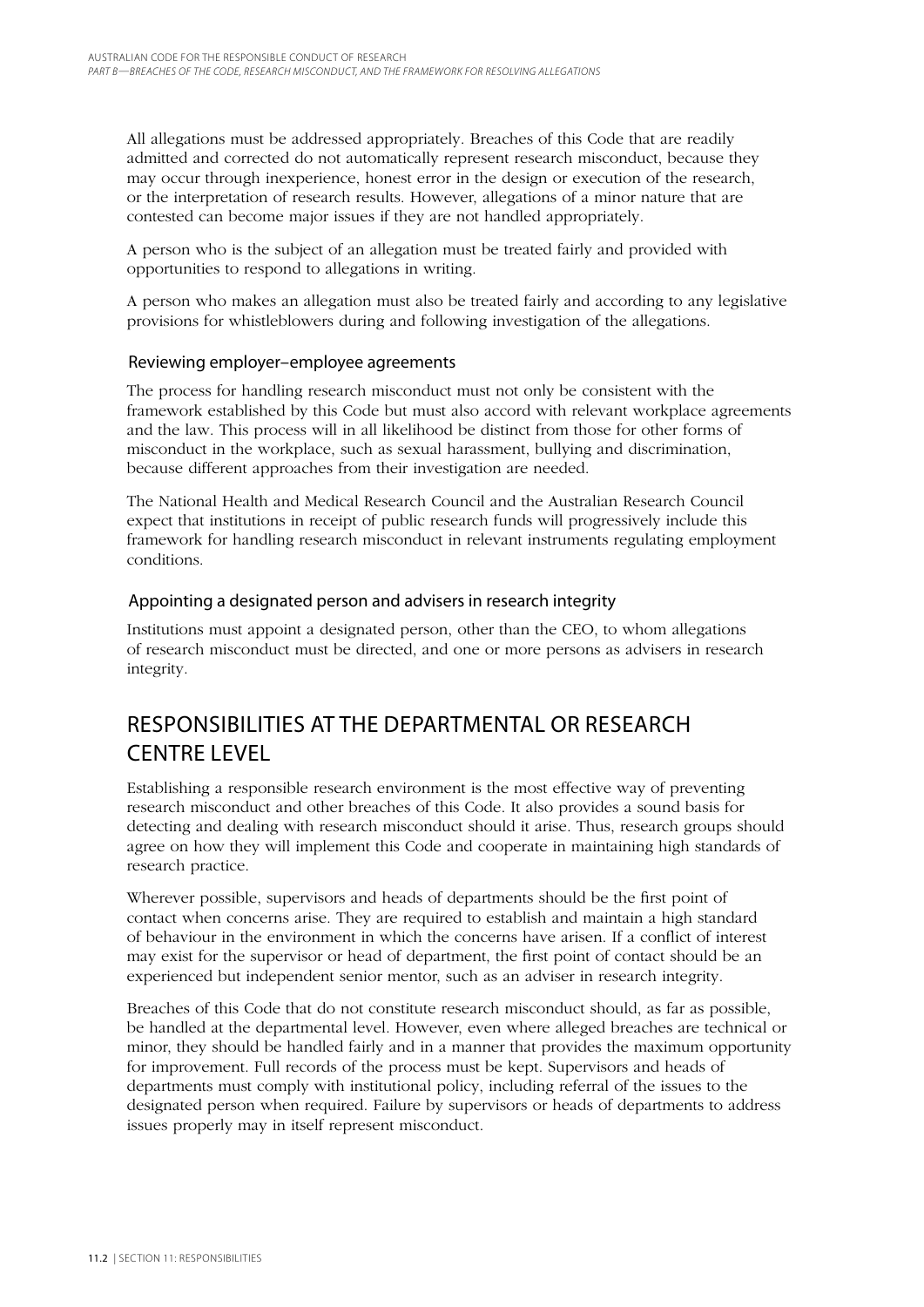# 12 The framework for resolving allegations

## Complaints and allegations

Copies of the institution's policy setting out how to complain or make allegations of breaches of this Code and research misconduct must be readily accessible to all who work in the institution.

The framework for receiving and resolving allegations is outlined in Box B.2.

#### Box B.2 Framework for complaints and allegations

- Anyone who is concerned that a researcher has not acted responsibly must take action in a timely manner in accordance with this Code and the institution's policy. •
- The institution has appointed a number of senior staff to act as advisers in research integrity. An adviser can be approached in confidence to discuss the issue of concern. The adviser will discuss the matter, the Code and the policies of the institution, and explain the options for taking action.
- It is preferable that, in the first instance at least, complaints and allegations are dealt with at the departmental level. However, if circumstances make this difficult or not possible, the adviser will suggest other approaches.
- If the complaint cannot be handled to everyone's satisfaction at the departmental level, a formal complaint or allegation must be made in writing to the designated person appointed to this role by the institution.
- The designated person must advise the CEO or their delegated officer whether a prima facie case exists, and how to proceed. Options include:
	- − dismissing the allegations
	- − instructing the department on how to deal with the allegations
	- − dealing with the complaint under provisions unrelated to research misconduct
	- − investigating the matter further through a research misconduct inquiry.
- If the CEO or their delegated officer decides that a research misconduct inquiry is needed, he or she must decide whether to use an internal institutional research misconduct inquiry or an independent external research misconduct inquiry.
- Upon completion of its tasks, the research misconduct inquiry must advise the CEO of its findings of fact and what, if any, research misconduct has occurred.
- The CEO must then determine the actions to be followed, according to institutional policy.
- Subsequent actions may, as appropriate, include informing relevant parties of the outcome and correcting the public record of the research. •

Sometimes it is not possible to deal with allegations of breaches of this Code at the departmental level, although this is the preferred route. People who feel unable to raise the matter with the supervisor or head of department must be able to go directly to an experienced senior mentor, such as an adviser in research integrity or an appropriate senior officer of the institution. This will be necessary when an allegation concerns the supervisor or head of the department.

Ignorance, poor judgment or inexperience may lead some researchers to breach inadvertently the provisions of this Code. Provided the alleged breaches do not constitute research misconduct as defined above, the researcher acknowledges the breach, the consequences of the breach are remedied and appropriate steps are taken to prevent recurrence, the matter can rest at the departmental level.

Allegations of research misconduct as defined earlier must be referred to the designated person, either directly or by the head of the department.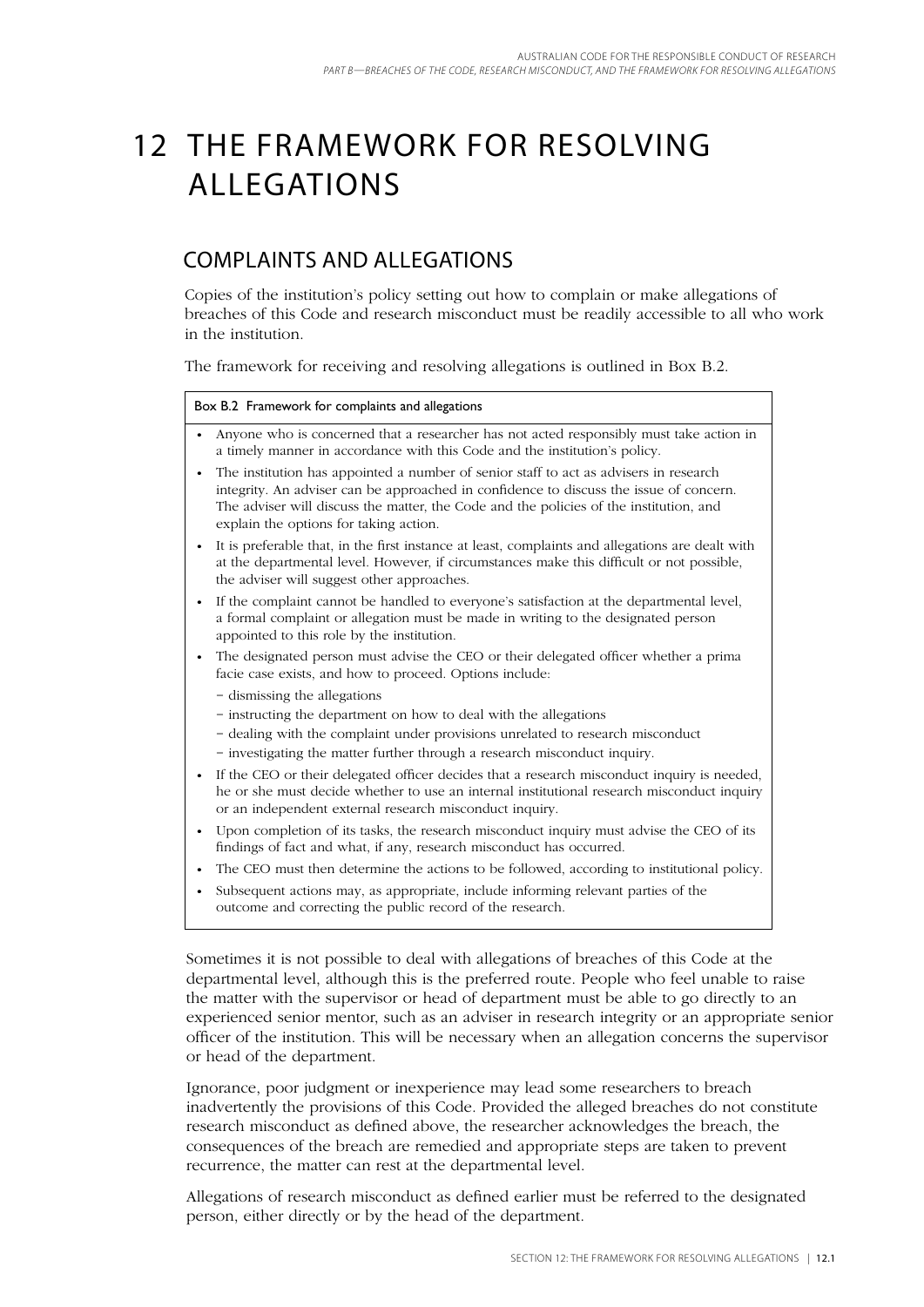## The research misconduct inquiry

### The role of the CEO

Upon receiving the designated person's advice, the CEO (or their delegated officer, if this has been formally agreed to by the institution's governing body) must decide whether to accept the advice and how to proceed. At this stage, in the event of an admission of research misconduct, the issue may be resolved to the satisfaction of all parties. If the CEO or their delegated officer does not proceed to a research misconduct inquiry, he or she must notify in writing those making the allegation, the person who is the subject of the allegation, and the designated person.

If the CEO or their delegated officer decides to proceed to a research misconduct inquiry, he or she must provide this decision in writing to those making the allegation, the person who is the subject of the allegation, the designated person, and any other parties as required under any agreement, such as funding bodies and collaborating institutions.

In making a decision to proceed to an *internal* institutional research misconduct inquiry or an independent *external* research misconduct inquiry, the CEO or their delegated officer must take into consideration the advice received from the institution's *designated person*. The CEO or their delegated officer must also take into account the potential consequences for the accused, the accuser, other parties and institutions in the event that the allegation(s) were to be upheld, and the need to maintain public confidence in research. If, in his or her judgment, these are likely to be serious, the CEO or their delegated officer must establish an independent external research misconduct inquiry.

In the event that the CEO or their delegated officer makes a decision to conduct an internal institutional research misconduct inquiry, and later discovers the potential consequences of the allegation(s) are more serious than originally anticipated, it may be necessary to disband the internal inquiry and make new arrangements for an external independent research misconduct inquiry.

### Internal institutional research misconduct inquiry

An internal institutional research misconduct inquiry is established by appointing appropriate members, including at least one member with knowledge and experience in the relevant field of research and at least one member who is familiar with the responsible conduct of research. At least one member should have experience on similar panels or have relevant experience or expertise. To achieve this membership, institutions may draw on their own staff or externally as required. All members must be free from bias or conflicts of interest.

Legal representation of parties should not be allowed, but a person appearing before the research misconduct inquiry may be accompanied by a support person.

The independent research misconduct inquiry will report findings of fact to the CEO or their delegated officer and what, if any, research misconduct has occurred. Where adverse findings have been made, the CEO will decide what disciplinary actions are required within the agreed disciplinary processes of the institution.

### Independent external research misconduct inquiry

Panel members who conduct an independent external research misconduct inquiry must not be employed by the institution, have other current or recent dealings with the institution, or otherwise be subject to a reasonable perception of bias.

The panel should normally be constituted with a minimum membership of three people. At least one member should be legally qualified or have extensive experience as a member of a tribunal or similar body. At least one member should have knowledge and research experience in a relevant, related field of research, but not directly in the research area of the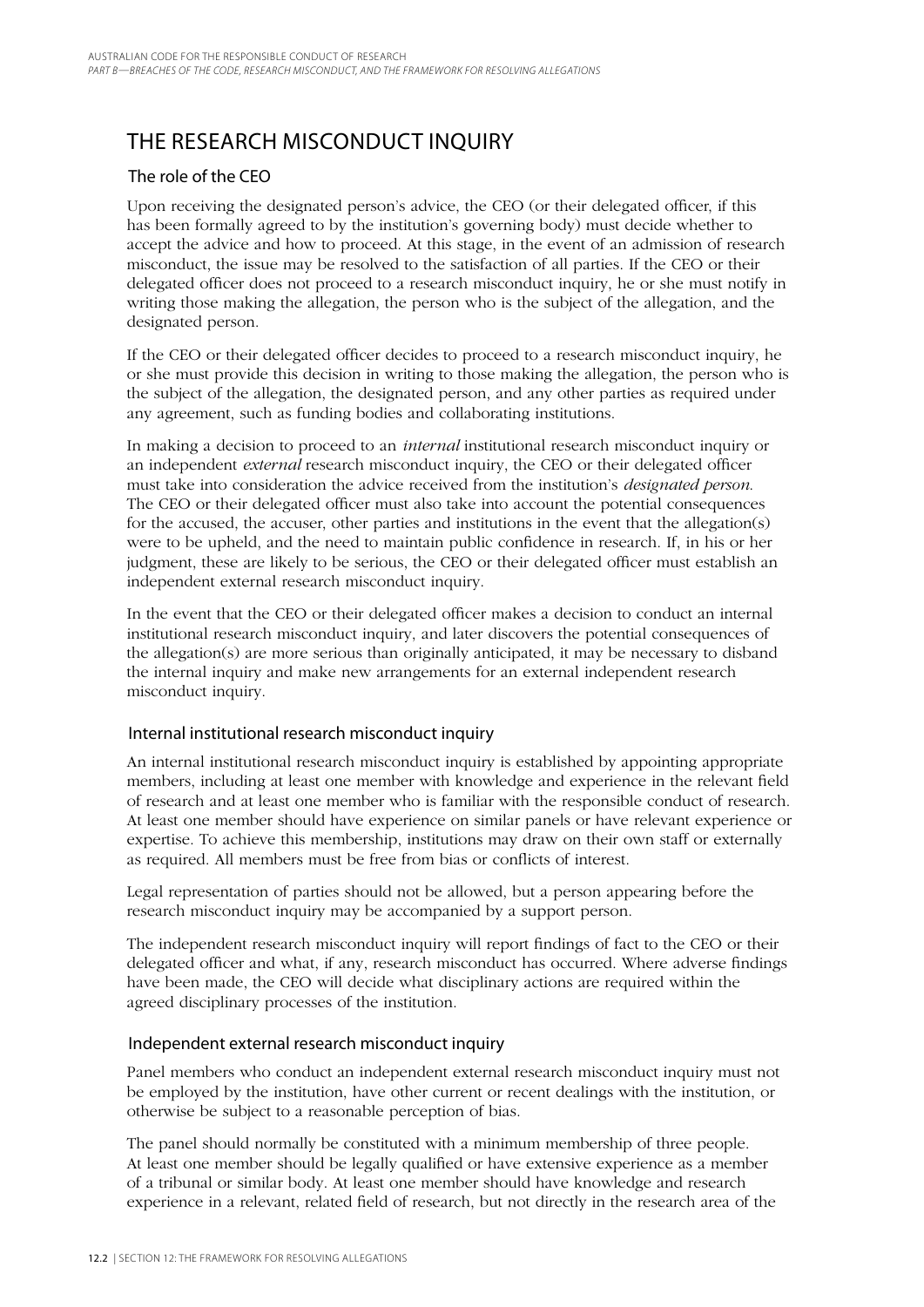allegations. Procedural fairness demands that the person subject to the inquiry be able to hear and respond to any and all material to be used by the panel in its decision-making process. Therefore, it is preferable that any expert knowledge that may be required is provided to the inquiry by witnesses rather than members of the panel. This will allow the witnesses to be questioned by both the panel and the person subject to the inquiry. If a panel member has relevant expert knowledge, it must be put to the defendant.

To be consistent with the general practice of tribunals, there are standard practices that should be followed. The panel should normally be assisted by a legally qualified person acting as 'counsel assisting', whose role it is to prepare the material to be put to the tribunal and to examine (question) witnesses on behalf of the panel. This person is not a member of the inquiry panel but may provide the panel with legal advice during the hearing. The person facing the allegations should be entitled to legal representation. The inquiry is not bound by the rules of evidence but its procedures must be consistent with the principles of natural justice and due process. In making findings, the inquiry should apply the civil standard of proof, although the standard of proof in serious cases will be higher than the mere balance of probabilities. Counsel assisting the inquiry will normally advise on this issue, as there is long-standing legal precedent based on a case before the Australian High Court in 1938.<sup>4</sup>

Whether an external research misconduct inquiry by people external to the institution is open to the public or conducted in private should be determined by the panel itself on the basis of public interest. The panel has the responsibility to hear the views of all parties on this matter before such a decision is made.

Upon completion of its tasks, the independent external research misconduct inquiry must advise the CEO or their delegated officer of its findings of fact, and what, if any, research misconduct has occurred. The CEO or their delegated officer must, in due course, inform the governing body of the outcome of the inquiry. The research misconduct inquiry findings must be considered by the CEO or their delegated officer and appropriate actions must be taken in accordance with institutional instruments regarding employment conditions. Appropriate actions must also be taken when the allegations of misconduct are shown to be unfounded. The findings of an independent, external research misconduct inquiry should be made available to the public.

When conducting an independent external research misconduct inquiry, the person subject to the inquiry may have an entitlement to appeal to a higher authority, most usually the courts.

## Subsequent actions

The CEO or their delegated officer must inform all relevant parties of the research misconduct inquiry findings and the actions taken by the institution. Relevant parties may include affected staff, research collaborators including those at other institutions, all funding organisations, journal editors, and professional registration bodies. The public record, including publications, may need to be corrected if research misconduct has affected the research findings and their dissemination.

Persons who made the allegations must be treated fairly by the institution.

Proven research misconduct may warrant disciplinary action. Such actions are the responsibility of the institution under its instruments regulating employment conditions. Institutions must ensure that employment agreements and contracts, when they are next negotiated, address how research misconduct will be handled in accordance with this Code. There should be defined penalties for people found guilty of research misconduct.

If the allegations are shown to be unfounded, the institution should make every effort to reinstate the good reputation of the accused researcher and their associates. Persons making mischievous complaints should face disciplinary action.

<sup>4</sup> Briginshaw v Briginshaw (1938). 60 CLR 336 at 361–62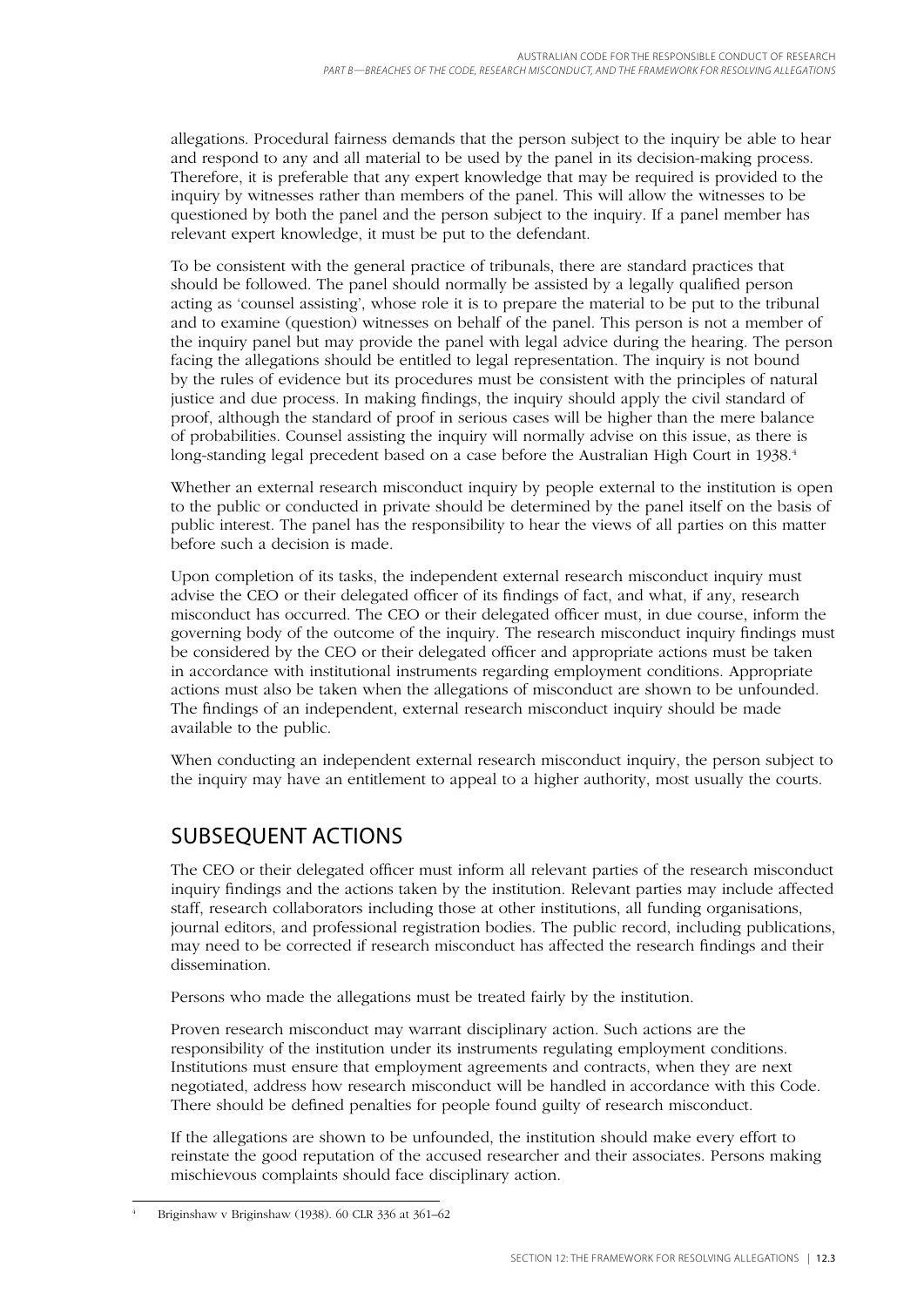# Appendix 1: Process report

## **BACKGROUND**

In developing and issuing guidelines, the National Health and Medical Research Council is obliged under the *National Health and Medical Research Council Act 1992* (Section 13) to release draft guidelines for public consultation. To develop draft guidelines, the National Health and Medical Research Council establishes working parties that include some members of the relevant principal committee and others with relevant expertise.

In 2003, the National Health and Medical Research Council Research Committee appointed a working group to review the *Joint NHMRC/AVCC Statement and Guidelines on Research Practice*  1997 (the Joint Statement), now called the *Australian Code for the Responsible Conduct of Research 2007* (this Code). The Joint Working Group (JWG) included representatives from the National Health and Medical Research Council, the Australian Research Council and the Australian Vice-Chancellors' Committee (now Universities Australia).

## **PROCESS**

The JWG undertook extensive consultation with two rounds of public consultation. The first consultation concluded in April 2005. The JWG conducted a workshop on managing allegations of research misconduct in August 2005. After considering the issues raised by the workshop, a second draft of this Code was released for public consultation; this round closed in May 2006.

The National Health and Medical Research Council, the Australian Research Council and Universities Australia have endorsed this Code.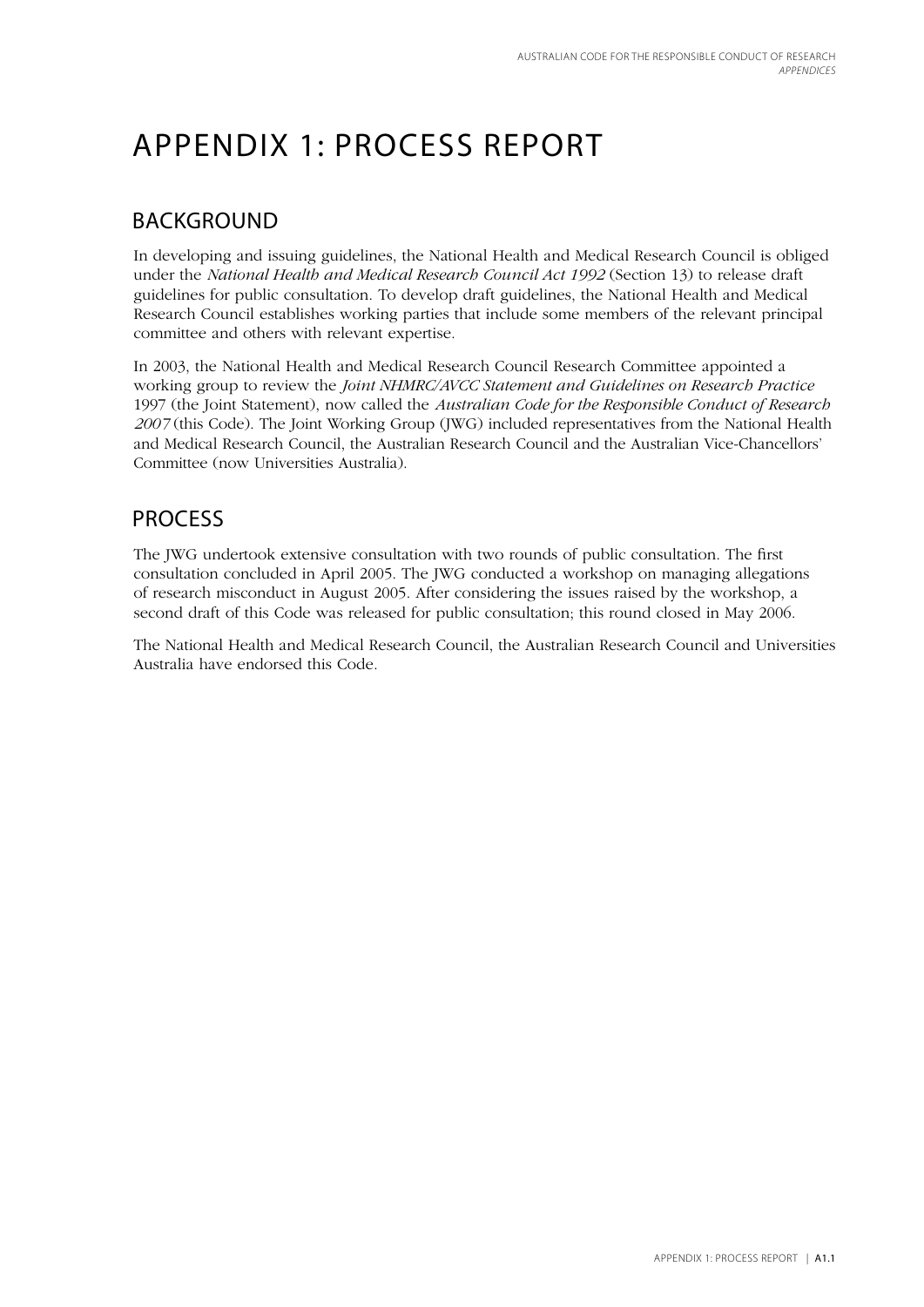## Appendix 2: Joint Working Group **MEMBERSHIP**

## Review of Joint NHMRC/AVCC Statement and Guidelines on Research Practice Joint Working Group

The Joint Working Group (JWG) was established in September 2003, to review the Joint NHMRC/ AVCC Statement and Guidelines on Research Practice. The JWG comprised the following members:

## **CHAIR**

Professor Warwick Anderson

## National Health and Medical Research Council

Professor Anthony Jorm Dr Kerry Breen

## Australian Research Council

Dr Andrew Smith (September 2003–August 2004) Dr Mandy Thomas (September 2004–October 2006)

## Universities Australia5

Professor Pip Hamilton Professor Elspeth McLachlan

<sup>5</sup> Formerly the Australian Vice-Chancellors' Committee